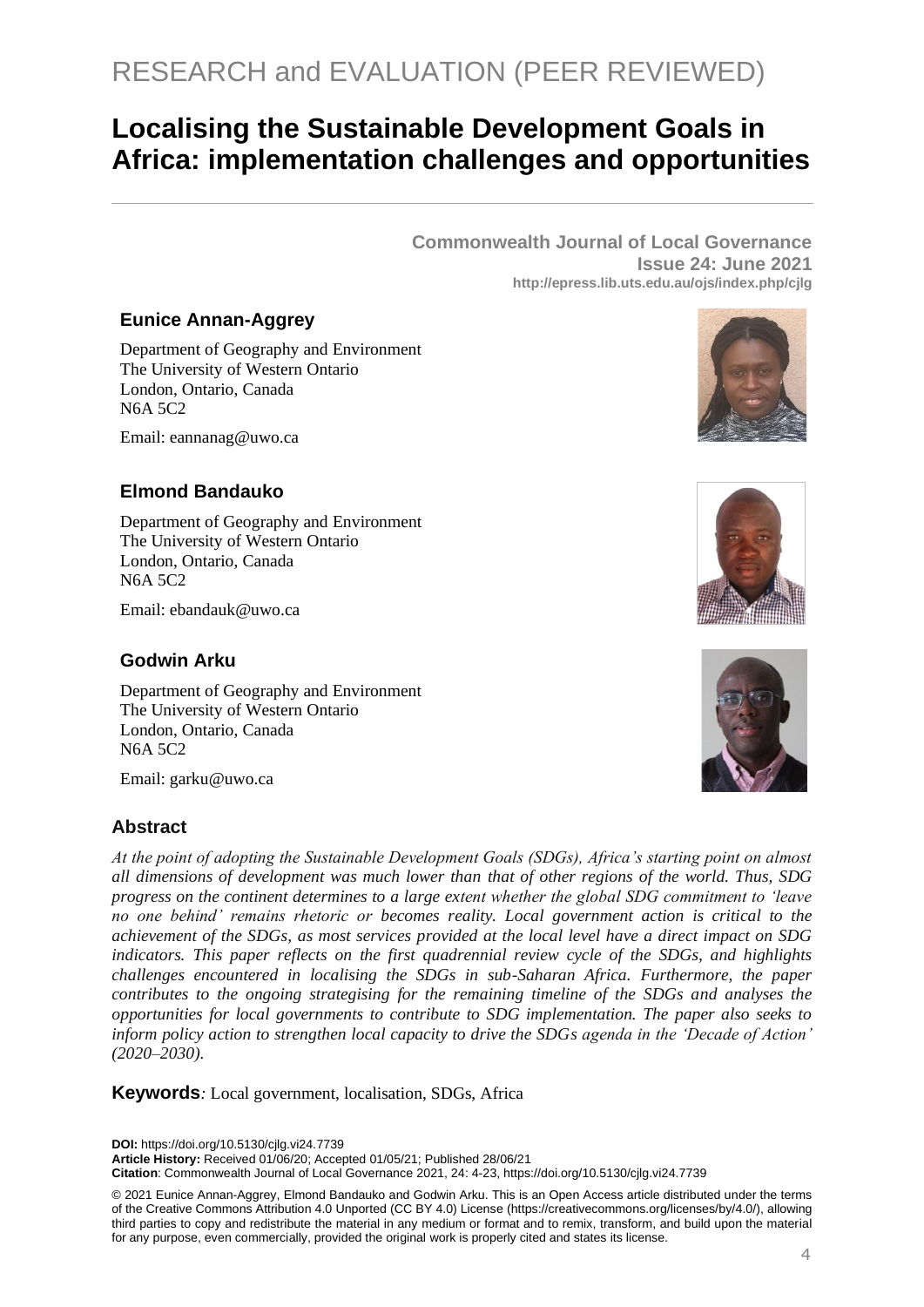## **Introduction**

In the year 2000, world leaders at the United Nations Millennium summit adopted a goal-based strategy for development. The Millennium Development Goals (MDGs) set out eight goals with the primary objective of significantly reducing the world's poor populations (United Nations 2015a). The MDG framework guided global development efforts, particularly in the developing world, over a 15-year timespan (2000–2015) and stimulated efforts to meet the needs of the poorest populations (United Nations 2015b). The MDGs have been touted as the most successful anti-poverty movement in history, contributing to halving the number of people living in extreme poverty (UNDESA 2015). Other key indicators including food security, primary school enrolment, under-five mortality, maternal mortality and access to water also recorded significant improvements over the MDG period. Nonetheless, significant gaps persist, with uneven achievements and poor populations concentrated in certain regions, particularly in Africa (United Nations 2015b). The unfinished business of the MDGs has therefore been reflected in the successor plan, the Sustainable Development Goals (SDGs), which was adopted in 2015 with a 15-year outlook to 2030. The SDG strategy builds on the successes of the MDGs and broadens the vision to end poverty everywhere, permanently (United Nations 2015c).

The SDGs comprise 17 interconnected goals that provide a comprehensive approach to securing the well-being of present and future generations while safeguarding the planet (United Nations 2020). Also described as the '2030 Agenda', the SDGs call for collective action at all levels to address the challenges of inequality, with the overarching imperative to 'leave no one behind'. The SDGs' ambition to reach 'the last mile' is particularly relevant to the African context given the multi-dimensional nature of poverty experienced by a large proportion of the continent's population. The transformative potential of the SDGs will therefore be enhanced if coherence and alignment are maintained with the direction outlined in Agenda 2063, the African Union's 50-year vision and action plan (Nicolai et al. 2016).

It was alongside the adoption of the SDGs, in 2015, that African countries reached a consensus on Agenda 2063: a roadmap to facilitate radical transformation of the continent. Agenda 2063 recognises the positive strides in Africa's development, particularly since the beginning of the millennium. However, it notes that *"sustaining this path and pace, though positive, is not sufficient for Africa to catch up*" (African Union Commission 2015, p. 11). Hence, the framework seeks to consolidate gains at all levels and propel progress within the continental and global context, including via the SDGs. There is a significant connection between the global 2030 Agenda and Africa's Agenda 2063, which facilitates the integration of both programmes into the development frameworks of African countries, albeit with slight differences in the details of implementation (United Nations Economic Commission for Africa 2017).

After five years of SDG implementation, in 2020 many countries took stock of progress through the voluntary reporting mechanism of the United Nation's high-level political forum on sustainable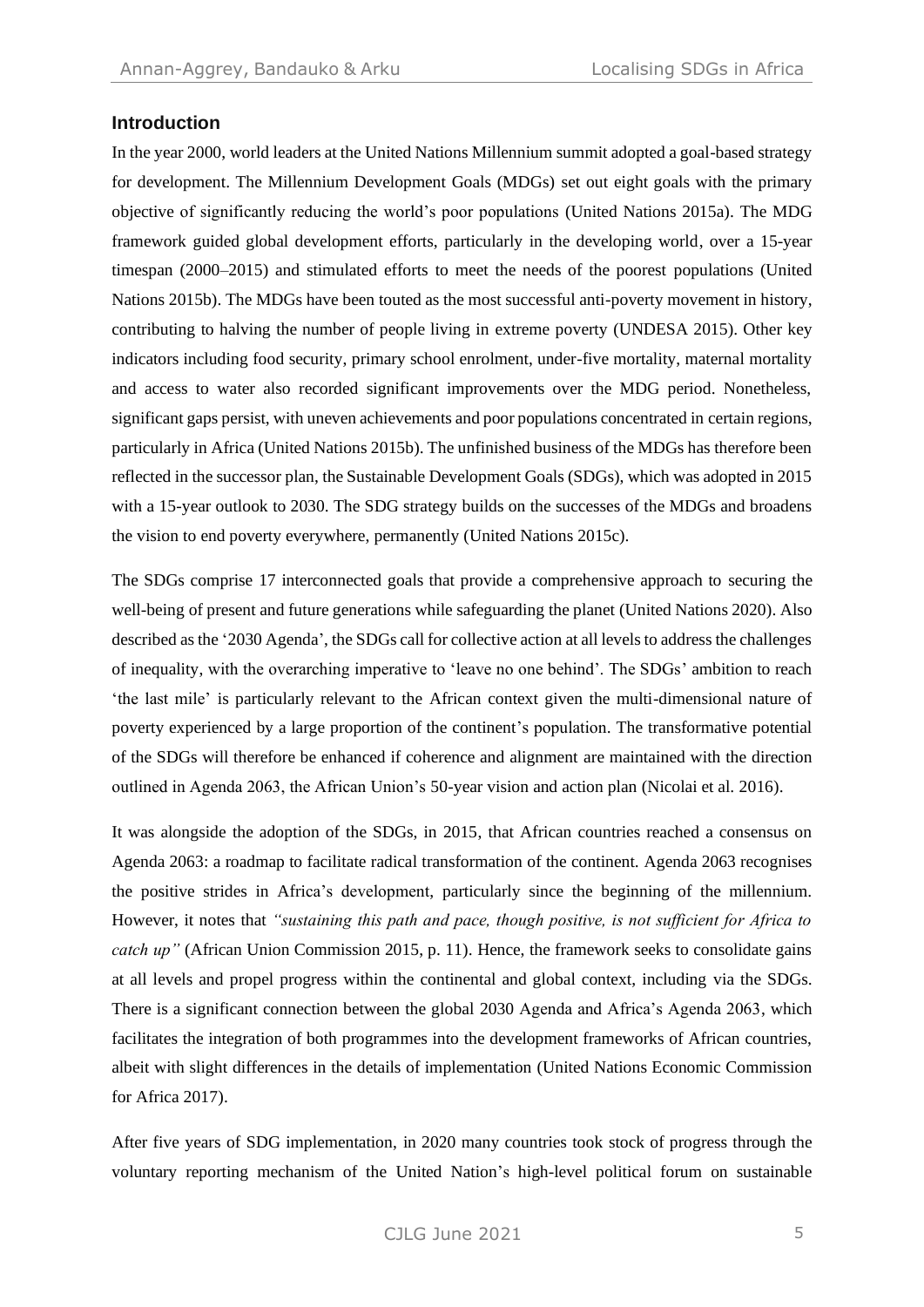development (UN Foundation 2019). The reports produced in the first round of evaluations (the first quadrennial cycle) indicate progress in some important areas, including reducing extreme poverty and child mortality. It is however evident that progress is not occurring at a pace that guarantees achievement of the goals by 2030 (UN Foundation 2019; United Nations 2020). As the UN Secretary-General observed, *"It is abundantly clear that a much deeper, faster and more ambitious response is needed to unleash the social and economic transformation needed to achieve our 2030 goals"* (United Nations 2020). Consequently, the remaining timeline of the SDGs has been declared a 'Decade of Action' by the United Nations, with a call on all nations to renew efforts towards achieving the goals.

The SDGs represent the responsibilities of governments towards their citizens, particularly at the local level: *"As part of their day-to-day responsibilities, local governments are implementing policies and carrying out actions which although not always officially 'SDGs-labelled', have a direct impact on populations' access to infrastructure, services and life opportunities"* (United Cities and Local Governments 2019a, p. 13). Accordingly, the term 'localising' was adopted by the United Nations Development Programme (UNDP) in 2005 in the context of the MDGs, and continues to be relevant to the SDG mandate (Reddy 2016). Localising the SDGs is understood as the role that regional and local governments play in the implementation of the 17 global goals (Lucci 2015). More specifically, it recognises sub-national contexts for the achievement of the 2030 Agenda, from the setting of goals and targets to determining the means of implementation and using indicators to measure and monitor progress (Tan et al. 2019). Localisation helps reflect much more accurately the state of local communities and provides a more detailed overall picture of the progress being made in localities (Reddy 2016).

A core commitment of the SDGs is to eliminate all forms of poverty and ensure that no one is left behind (United Nations 2015c). Given the concentration of the world's poor in Africa, we argue that the success of the 2030 Agenda depends to a large extent on the progress recorded in sub-Saharan Africa. Furthermore, local governments play an essential role in delivering basic services relevant to the SDGs. This paper therefore outlines some challenges to SDG implementation in Africa and examines how local government engagement can be used to address these issues. It is not designed to be an exhaustive review of the current state of localisation in Africa; however, it considers some of the key issues which must be addressed to enable local governments to effectively implement the SDGs. We also highlight some unique opportunities local institutions present and suggest strategies to accelerate progress on the SDGs in Africa.

## **Methods: data sources and analysis**

This paper's review is based on a comprehensive analysis of reports produced by key international development organisations working in Africa. A total of ten reports were analysed through detailed qualitative content analysis (see Table 1). The publications were purposively selected based on the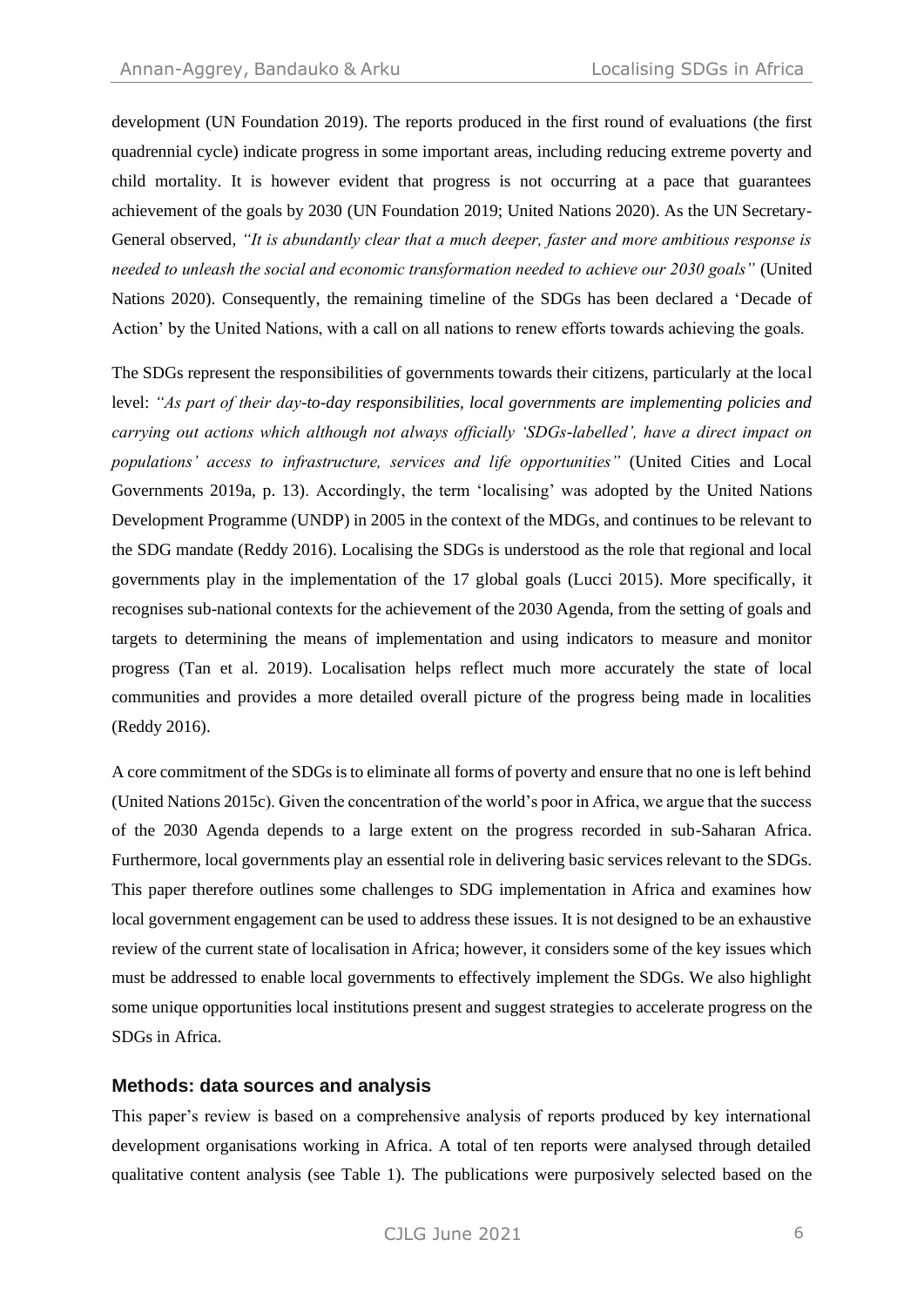scope of the publishing organisation and its relevance to the Africa region. The 2019 report of the Sustainable Development Goals Center for Africa (hereafter 'SDGCA') provided a comprehensive overview of SDG implementation on the continent. The United Cities and Local Governments (UCLG) reports provided assessments specific to local government contexts in Africa and globally. The analyses in these reports were based on updated information from the 2019 country evaluation reports. Two reputable think-tanks, the Overseas Development Institute and Brookings Africa Growth, provided perspectives that facilitated our analysis: a 2016 prediction of progress, and a 2019 review that looked back on progress over the first three years of implementation. The report commissioned by the United Nations Economic Commission for Africa (UNECA) reviewed the integration of the regional Agenda 2063 and global 2030 Agenda into national development plans; we reflect later in this paper on challenges to integration at the local level. The deliberations by the Commonwealth Local Government Forum (CLGF) and United Nations Development Group (UNDG) stakeholders provided useful thoughts from local government practitioners. Given the relevance of the World Bank Group to development efforts in the Africa region as a major development partner, we reviewed the Bank's Africa Poverty Report, which provided insights relevant to SDG implementation in the region. We complemented this analysis with the 2018 global update report on implementing the 2030 Agenda, also by the World Bank.

| Organisation                                                                                                            | <b>Report title</b>                                                                                                                        | <b>Publication</b><br>year |
|-------------------------------------------------------------------------------------------------------------------------|--------------------------------------------------------------------------------------------------------------------------------------------|----------------------------|
| <b>United Nations Economic</b><br>Commission for Africa                                                                 | Integrating Agenda 2063 and the 2030 Agenda for<br>Sustainable Development into national development<br>plans                              | 2017                       |
| United Nations Development Group<br>(UN Habitat, Global Taskforce,<br>UNDP)                                             | Localising the Post-2015 Development Agenda -<br>Dialogues in implementation                                                               | 2015                       |
| Overseas Development Institute                                                                                          | Projecting Progress - The SDGs in sub-Saharan Africa<br>(Regional Scorecard)                                                               | 2016                       |
| Sustainable Development Goals<br>Center for Africa                                                                      | Africa 2030: Sustainable Development Goals three-<br>year reality check                                                                    | 2019                       |
| United Cities and Local Governments<br>Global Observatory on Local<br>Democracy and Decentralization<br>('GOLD V' 2019) | The Localisation of the Global Agenda: How local<br>action is transforming territories and communities<br>(Africa Regional Chapter Report) | 2019                       |
| United Cities and Local Governments<br>Global Taskforce of Local and<br><b>Regional Governments</b>                     | Towards the localisation of the SDGs - Local and<br>Regional Governments' report to the 2019 High-Level<br><b>Political Forum</b>          | 2019                       |
| <b>World Bank Group</b>                                                                                                 | Poverty in a rising Africa – Africa Poverty Report                                                                                         | 2016                       |
| World Bank Group                                                                                                        | Implementing the 2030 Agenda: 2018 update                                                                                                  | 2018                       |
| <b>Commonwealth Local Government</b><br>Forum                                                                           | Local Government 2030: achieving the vision<br>(Commonwealth Local Government Conference)                                                  | 2015                       |
| <b>Brookings Africa Growth</b>                                                                                          | Achieving the Sustainable Development Goals: The<br>state of play and policy options                                                       | 2019                       |

#### *Table 1: Summary of reports analysed*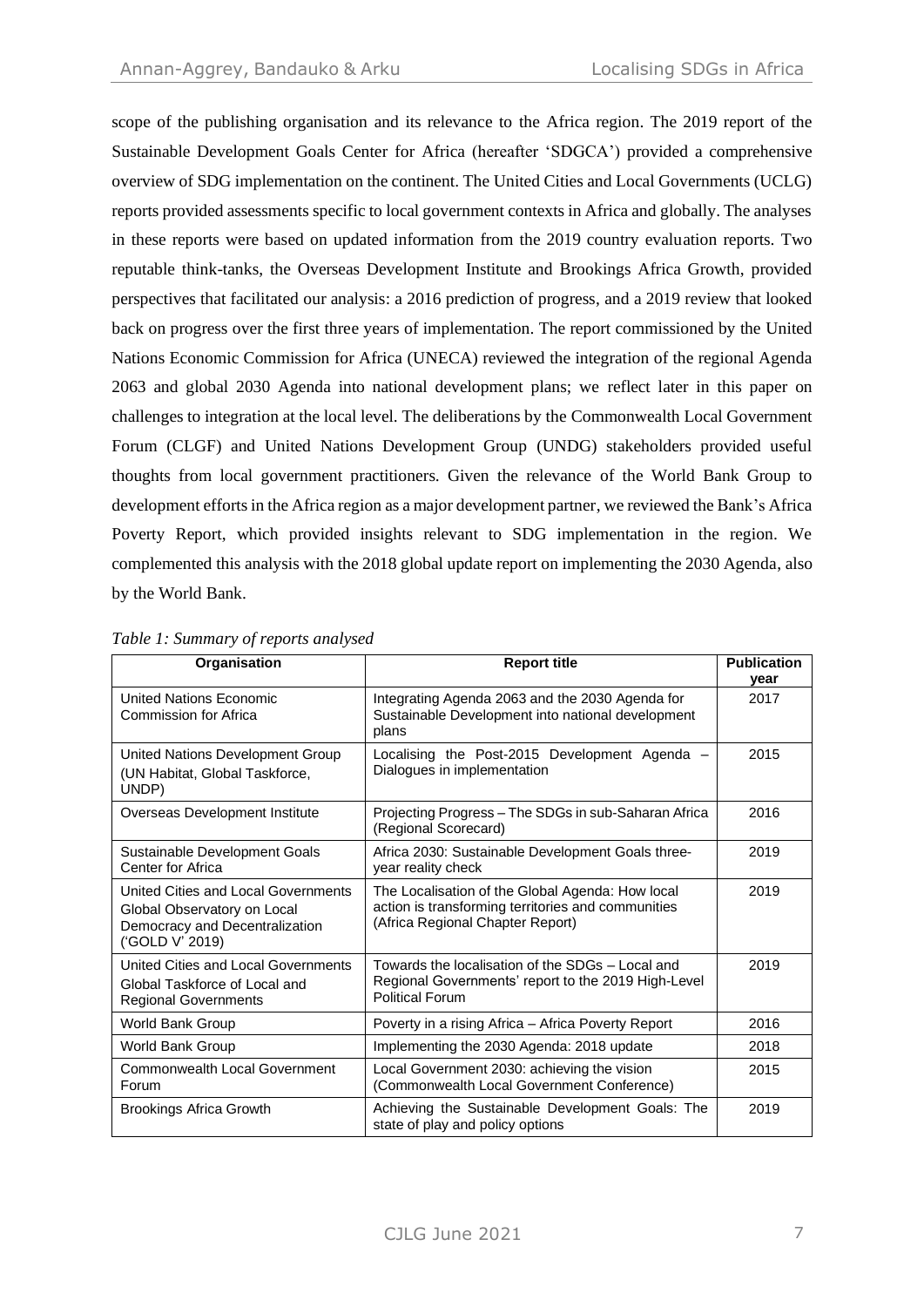We used the methodology outlined by Hsieh and Shannon (2005, p. 1,279) for an initial review of the documents, namely to *"achieve immersion and obtain a sense of the whole".* The reports were then reexamined with careful attention to the qualitative assessment of key challenges highlighted as well as opportunities available for implementing the SDGs. We grouped issues under common themes and selected the most frequently recurring issues that were pertinent to the local governance level (see Table 2). This gave us a list of four key challenges, which we discuss further below.

In our review, we also looked out for pointers to opportunities at the local level to advance the SDGs. We highlighted a number of issues which we discuss here under the broad theme of 'multi-stakeholder engagement'. These issues include increasing awareness of citizens, taking advantage of the 'youth bulge' in Africa and developing peer support mechanisms. We note that the list is not exhaustive; however, we aim to highlight salient issues to aid policy-makers in identifying priorities to address in the short to medium term that will yield the most impact on the SDGs' performance.

|                                                                                                                            | <b>Challenges</b> |                |                                 | <b>Opportunities</b>                            |                       |
|----------------------------------------------------------------------------------------------------------------------------|-------------------|----------------|---------------------------------|-------------------------------------------------|-----------------------|
| Organisation                                                                                                               | Data              | <b>Finance</b> | <b>Institutional</b><br>context | <b>Social</b><br>inclusion/<br>human<br>capital | Multi-<br>stakeholder |
| <b>United Nations Development</b><br>Group<br>(UN Habitat, Global Taskforce,<br>UNDP)                                      | ✓                 | ✓              |                                 |                                                 | ✓                     |
| Overseas Development Institute                                                                                             | ✓                 | $\checkmark$   | ✓                               | ✓                                               |                       |
| Sustainable Development Goals<br>Center for Africa                                                                         | ✓                 |                |                                 |                                                 |                       |
| United Cities and Local<br>Governments<br>Global Observatory on Local<br>Democracy and Decentralization<br>('GOLD V' 2019) | ✓                 |                |                                 |                                                 |                       |
| United Cities and Local<br>Governments<br>Global Taskforce of Local and<br><b>Regional Governments</b>                     | ✓                 | ✓              |                                 | ✓                                               |                       |
| World Bank Group (Africa Poverty<br>Report)                                                                                | ✓                 | ✓              |                                 | $\checkmark$                                    |                       |
| World Bank Group                                                                                                           | $\checkmark$      | ✓              |                                 | ✓                                               | ✓                     |
| Commonwealth Local<br><b>Government Forum</b>                                                                              | ✓                 | ✓              |                                 |                                                 |                       |
| <b>Brookings Africa Growth</b>                                                                                             | $\checkmark$      | ✓              | ✓                               |                                                 |                       |
| <b>United Nations Economic</b><br><b>Commission for Africa</b>                                                             | ✓                 |                |                                 | ✓                                               | ✓                     |

*Table 2: Frequency of appearance of issues in reports*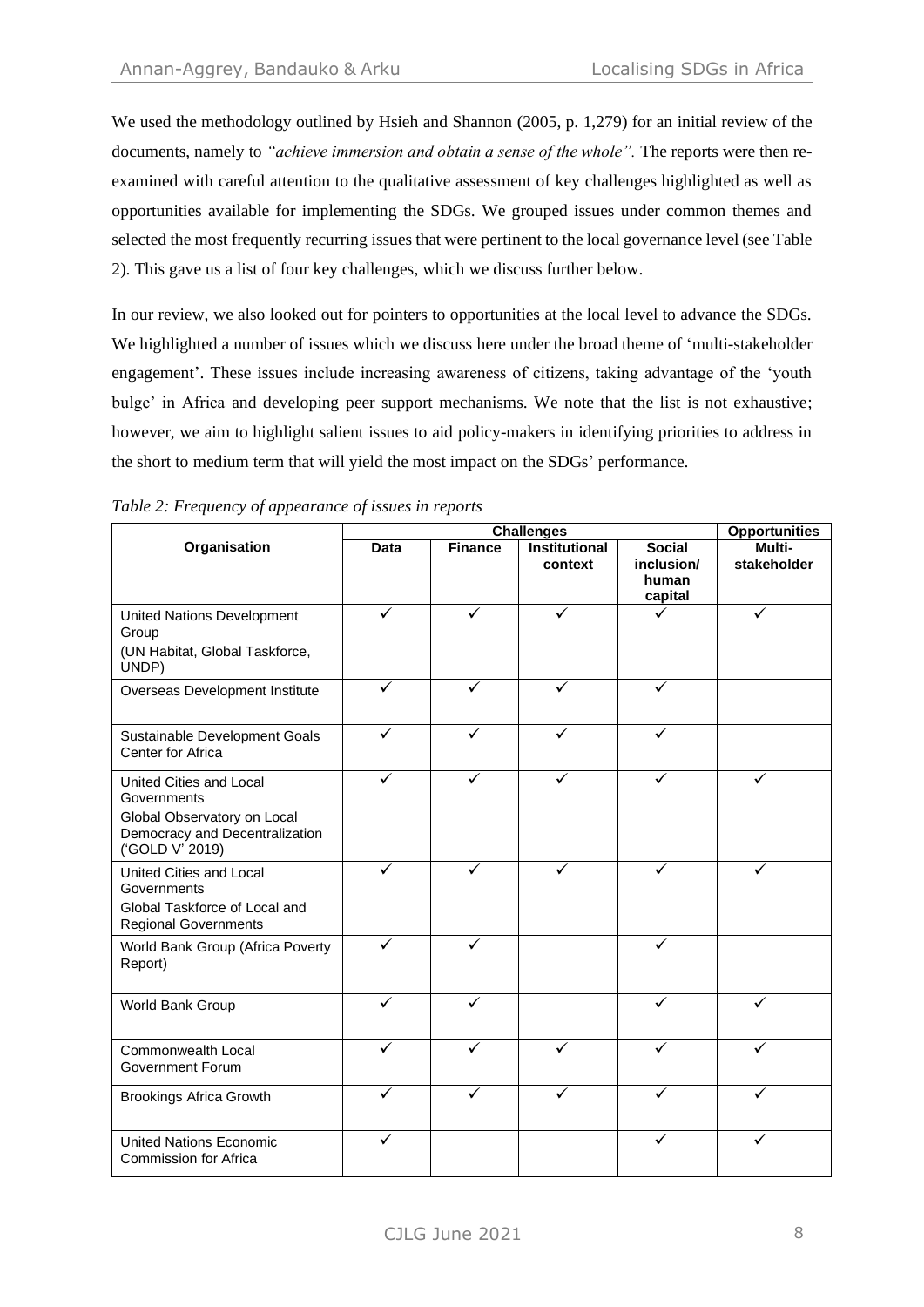## **Results and discussion**

## *Localising the SDGs in Africa – the journey so far*

The sub-Saharan Africa region faces the most challenging task of achieving the absolute targets of the SDGs by 2030, given its lower starting position and the trend of relatively poor performance on the MDGs (Nicolai et al. 2016**).** This being the case, the SDGCA (2019) observes that attainment of the SDGs by African countries will require more than business as usual. At the start of the SDG era, Africa was characterised by 52% low-income countries. Furthermore, high population growth continues to outstrip progress on the people-centred goals, thus constraining the achievement of the SDGs. The effects of conflict and natural disasters compound the situation. Consequently, available data on Africa's progress for the first three years of SDG implementation points to 14 goals being off track, with notable progress towards only three: SDG 5 on gender equality, SDG 13 on climate action, and SDG 15 on life on land (SDGCA 2019). The 2019 Africa SDG Index and Dashboards Report showed that 18 countries (46%) in sub-Saharan Africa have made less than 50% progress towards the best possible outcome on all the SDGs (SDGCA and Sustainable Development Solutions Network 2019). Even the top-ranked country, Mauritius, only showed 66% progress towards the best possible outcome (Brookings 2019). The frequently observed pattern across the region reflects stagnation or moderate improvement on most of the goals. Table 3 presents a summary of SDG progress in Africa using the latest available data in 2020.

The following year, the 2020 Index and Dashboards Report on Africa's development highlighted the impact of the COVID-19 pandemic on progress towards the SDGs in Africa. The socio-economic crisis precipitated by the pandemic threatens to derail the limited progress recorded and heightens the urgency of the 'Decade of Action' (SDGCA and Sustainable Development Solutions Network 2020). Research indicates that the impact of the pandemic is unequally experienced by different segments of the population. This is because the most vulnerable people, including those with limited access to basic services such as water and health delivery, are likely to be more adversely impacted (SDGCA and Sustainable Development Solutions Network 2020). Given the high numbers of people living in underserved conditions in Africa, the short- to medium-term outlook for achieving the SDGs is not positive (see Table 3). Additionally, in order to contain the spread of COVID-19, most African countries have imposed lockdowns which have had an impact on economic activities (SDGCA and Sustainable Development Solutions Network 2020). The resulting decline in revenues is spurring an economic crisis that is exacerbating the resource scarcity in poor countries in sub-Saharan Africa (United Nations 2020). This situation therefore calls for innovative and expedited action to achieve meaningful progress on the SDGs.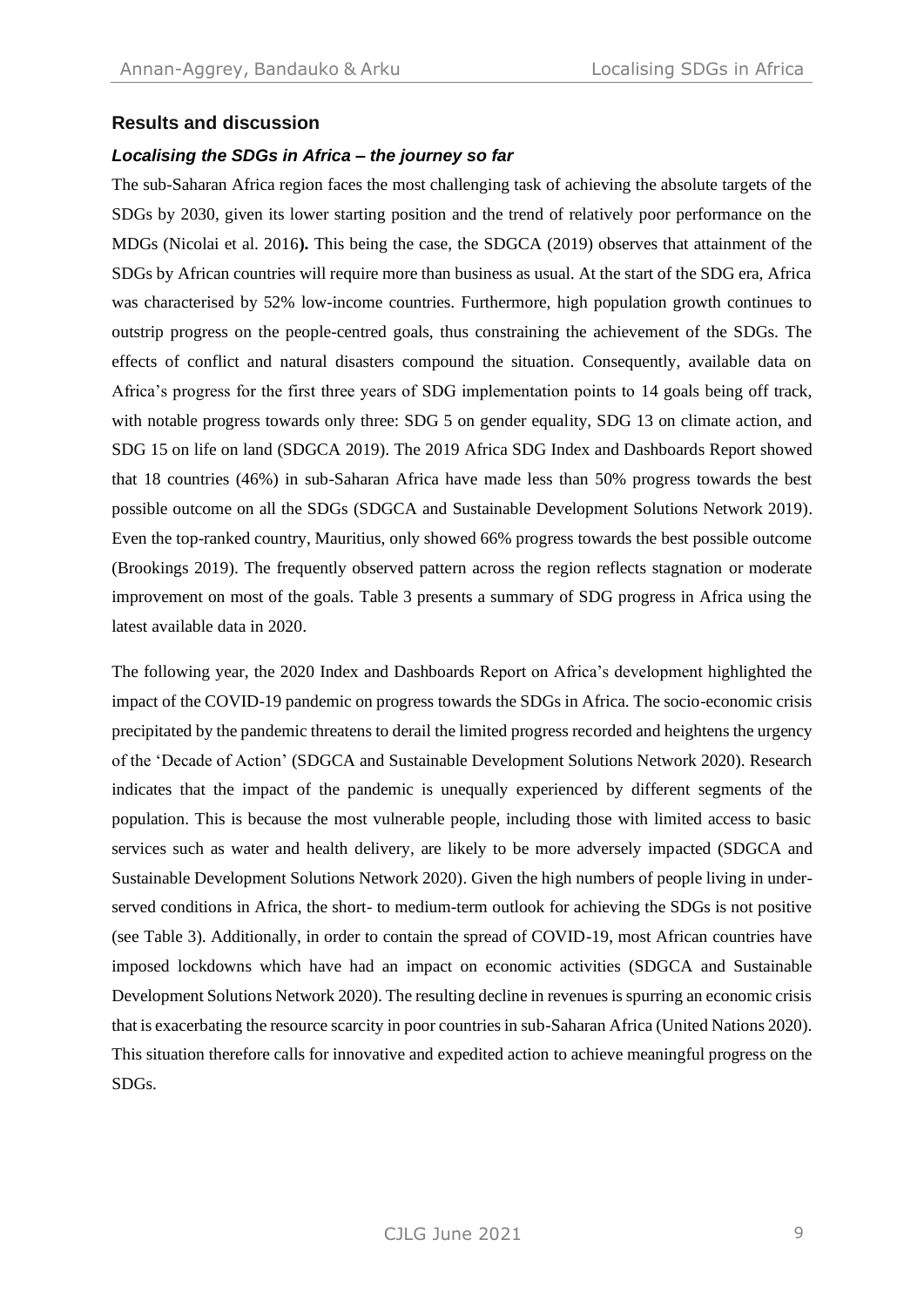|  |  |  | Table 3: Status of SDG indicators in Africa, 2020 |  |  |
|--|--|--|---------------------------------------------------|--|--|
|--|--|--|---------------------------------------------------|--|--|

| <b>SDG Goal</b>                                        | <b>Description</b>                                                                                               | <b>Status</b>                                                                                                                                                                                                                                                                                                                                                                                                                                                                                                                                                  |
|--------------------------------------------------------|------------------------------------------------------------------------------------------------------------------|----------------------------------------------------------------------------------------------------------------------------------------------------------------------------------------------------------------------------------------------------------------------------------------------------------------------------------------------------------------------------------------------------------------------------------------------------------------------------------------------------------------------------------------------------------------|
| Goal 1<br>NO<br>Poverty<br><b>TxPAM</b>                | End poverty in all its<br>forms everywhere                                                                       | Nine out of ten extremely poor people in the world are<br>found in Africa. 2020 estimates suggest that another<br>59 million people are likely to be pushed into extreme<br>poverty due to the COVID-19 pandemic, reaching a total of<br>514 million Africans. Countries most impacted, including<br>Nigeria and the Democratic Republic of Congo, expect<br>5 million and 2 million more poor people respectively.                                                                                                                                            |
| Goal 2<br>2 ZERO                                       | End hunger, achieve<br>food security and<br>improved nutrition and<br>promote sustainable<br>agriculture         | Evidence available in 2020 indicates that 135 million<br>people globally are food-insecure. A majority of food-<br>insecure people, 73 million, live in Africa.<br>Additionally, one in five people in Africa are under-<br>nourished, and approximately 59 million children (30%)<br>have stunted growth. Furthermore, disruptions in the food<br>supply system due to the global pandemic impacted<br>household consumption and food availability, and this is<br>expected to double the food-insecure population.                                           |
| Goal 3<br><b>3</b> GOOD HEALTH<br>AND WELL-BEING       | Ensure healthy lives and<br>promote well-being for<br>all at all age                                             | Globally, the number of maternal deaths decreased by 4%<br>between 2015 and 2017, resulting in an overall maternal<br>mortality rate of 211 maternal deaths per 100,000 live<br>births. Sub-Saharan Africa accounts for about 66% of<br>global maternal deaths.<br>The weak healthcare systems in the region, coupled with<br>healthcare personnel shortages, are worsening with the<br>ongoing pandemic, further reducing the likelihood of<br>realising Goal 3 by 2030.                                                                                      |
| Goal 4<br>QUALITY<br>Education                         | Ensure inclusive and<br>equitable quality<br>education and promote<br>lifelong learning<br>opportunities for all | Available data from 129 countries indicates that globally,<br>the percentage of primary school teachers receiving the<br>minimum pedagogical training according to national<br>standards has stagnated at 85% since 2015. The<br>percentage is lowest in sub-Saharan Africa (64%).<br>Closure of learning institutions in many African countries<br>due to the pandemic is expected to delay progression and<br>the development of critical social and emotional skills,<br>further widening inequality gaps.                                                  |
| Goal 5<br><b>GENDER</b><br>b<br><b>EQUALITY</b>        | Achieve gender equality<br>and empower all women<br>and girls                                                    | Evidence shows that in 2019, one in five young women 20<br>to 24 years of age throughout the world married in<br>childhood. The incidence is highest in sub-Saharan Africa,<br>with more than one in three young women experiencing<br>child marriage.<br>Available data from 57 countries for the period 2007–2018<br>indicates that only 55% of married or in-union women, of 15<br>to 49 years of age, make their own decisions on sexual and<br>reproductive health and rights. Central and Western Africa<br>account for the lowest range, less than 40%. |
| Goal 6<br><b>CLEAN WATER</b><br>AND SANITATION<br>6    | Ensure availability and<br>sustainable<br>management of water<br>and sanitation for all                          | 2.2 billion people globally do not have safely managed<br>drinking water, and 785 million of that number do not even<br>have basic drinking water. In sub-Saharan Africa, about<br>63% of people have difficulties in accessing basic water<br>services.                                                                                                                                                                                                                                                                                                       |
| Goal 7<br><b>AFFORDABLE AND</b><br><b>CLEAN ENERGY</b> | Ensure access to<br>affordable, reliable,<br>sustainable and modern<br>energy for all                            | Globally, the electrification rate increased from 83% in<br>2010 to 90% in 2018. However, the world's deficit is<br>increasingly concentrated in sub-Saharan Africa, with about<br>548 million people (53%) without access to electricity.                                                                                                                                                                                                                                                                                                                     |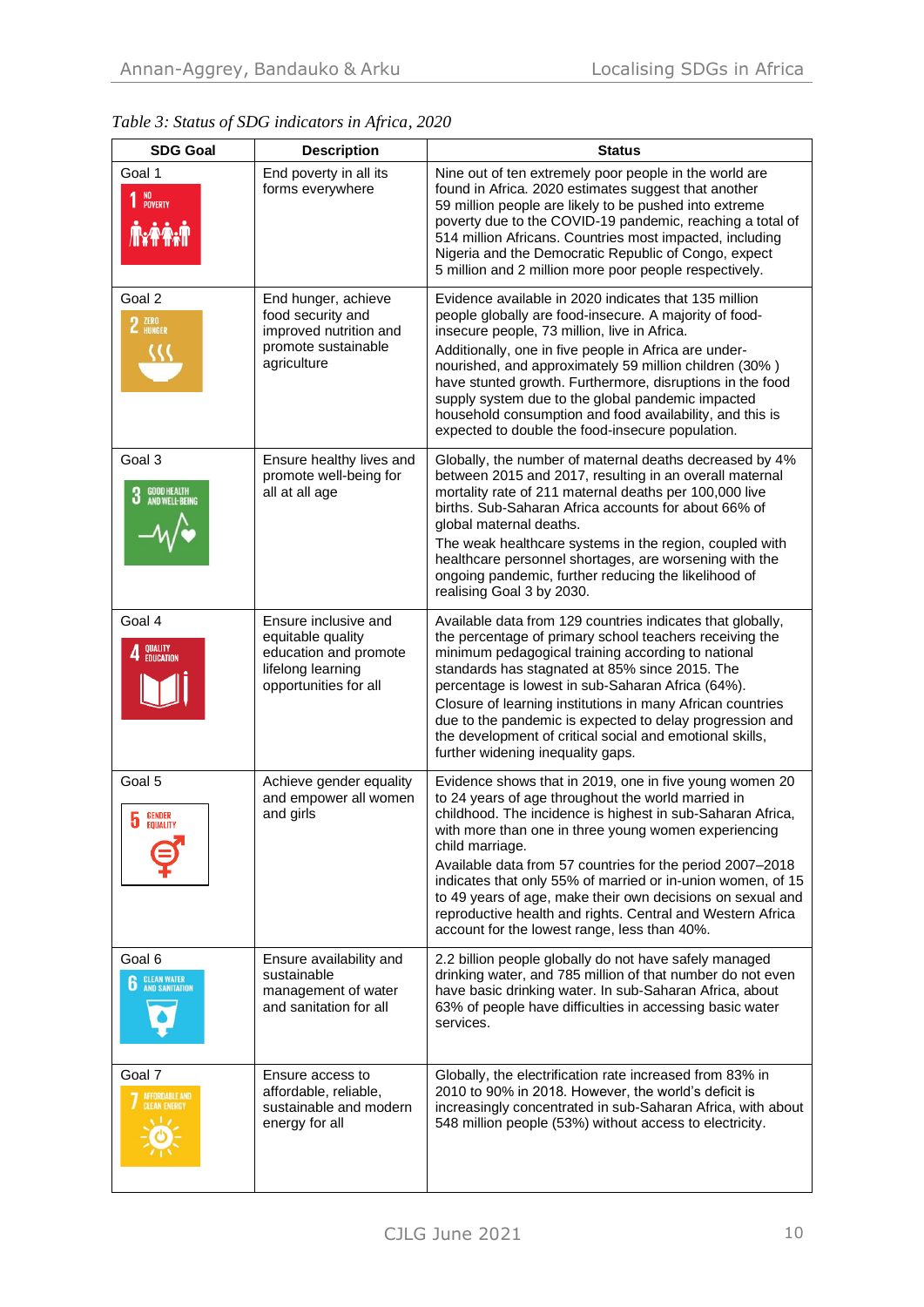| <b>SDG Goal</b>                                                | <b>Description</b>                                                                                                                  | <b>Status</b>                                                                                                                                                                                                                                                                                                                                                                                                                                                                                                                                                |
|----------------------------------------------------------------|-------------------------------------------------------------------------------------------------------------------------------------|--------------------------------------------------------------------------------------------------------------------------------------------------------------------------------------------------------------------------------------------------------------------------------------------------------------------------------------------------------------------------------------------------------------------------------------------------------------------------------------------------------------------------------------------------------------|
| Goal 8<br><b>8</b> DECENT WORK AND                             | Promote sustained,<br>inclusive and sustainable<br>economic growth, full<br>and productive<br>employment and decent<br>work for all | 2016 data shows 61% of global workers engage in informal<br>employment. The dependence on informal employment is<br>highest in sub-Saharan Africa, with 89% of workers<br>(250 million persons) engaged in informal employment.<br>Furthermore, small and medium-sized enterprises account<br>for 80% of employment.                                                                                                                                                                                                                                         |
| Goal 9<br><b>9 INDUSTRY, INNOVATION</b><br>AND INFRASTRUCTURE  | <b>Build resilient</b><br>infrastructure, promote<br>inclusive and sustainable<br>industrialisation and<br>foster innovation        | Available data in 2019 shows that 14% of the world's<br>workers are employed in manufacturing activities, with the<br>smallest share (6%) recorded in sub-Saharan Africa.<br>Moreover, only 22% of small-scale industries in sub-<br>Saharan Africa have access to loans or lines of credit that<br>facilitate their integration into global value chains. This<br>average is much lower than the 34% recorded for<br>developing countries in general, including the Latin<br>America and Caribbean regions which have an average of<br>48% access to loans. |
| Goal 10<br><b>10 REDUCED</b><br><b>INEQUALITIES</b>            | Reduce inequality within<br>and among countries                                                                                     | While no SDG data exists to assess this indicator, growing<br>evidence suggests that Africa is one of the most unequal<br>regions in the world. Based on a measure of total resource<br>flows for development, inequality worsened in 25 African<br>countries between 2000 and 2015.                                                                                                                                                                                                                                                                         |
| Goal 11<br><b>SUSTAINABLE CITIES</b><br><b>AND COMMUNITIES</b> | Make cities and human<br>settlements inclusive,<br>safe, resilient and<br>sustainable                                               | Globally, the number of slum dwellers in 2018 was more<br>than 1 billion. Sub-Saharan Africa has 238 million people<br>living in slums, making it one of the regions with the highest<br>occurrence of slum dwellers, alongside East and South-<br>East Asia with 370 million.                                                                                                                                                                                                                                                                               |
| Goal $12$<br><b>CONSUMPTION</b><br>AND PRODUCTION              | Ensure sustainable<br>consumption and<br>production patterns                                                                        | Global domestic material consumption per capita increased<br>from 10.8 metric tonnes per capita in 2010 to 11.7 metric<br>tonnes in 2017, with increases in all regions except Africa<br>and North America.                                                                                                                                                                                                                                                                                                                                                  |
| Goal 13<br><b>13 GLIMATE</b>                                   | Take urgent action to<br>combat climate change<br>and its impacts                                                                   | Sub-Saharan Africa is the best-performing region in the<br>world when it comes to CO <sub>2</sub> emissions. Only one country in<br>the region, South Africa, is among the top 20 emitters of<br>CO <sub>2</sub> , with 467.7 MT emissions per annum.                                                                                                                                                                                                                                                                                                        |
| Goal 14<br><b>14 LIFE</b><br><b>14 BELOW WATER</b>             | Conserve and<br>sustainably use the<br>oceans, seas and<br>marine resources for<br>sustainable development                          | The sustainability of global fishery resources continues to<br>decline marginally, with the proportion of fish stocks<br>recorded as within biologically sustainable levels standing<br>at 65.8% in 2017, 0.8% lower than 2015 levels.                                                                                                                                                                                                                                                                                                                       |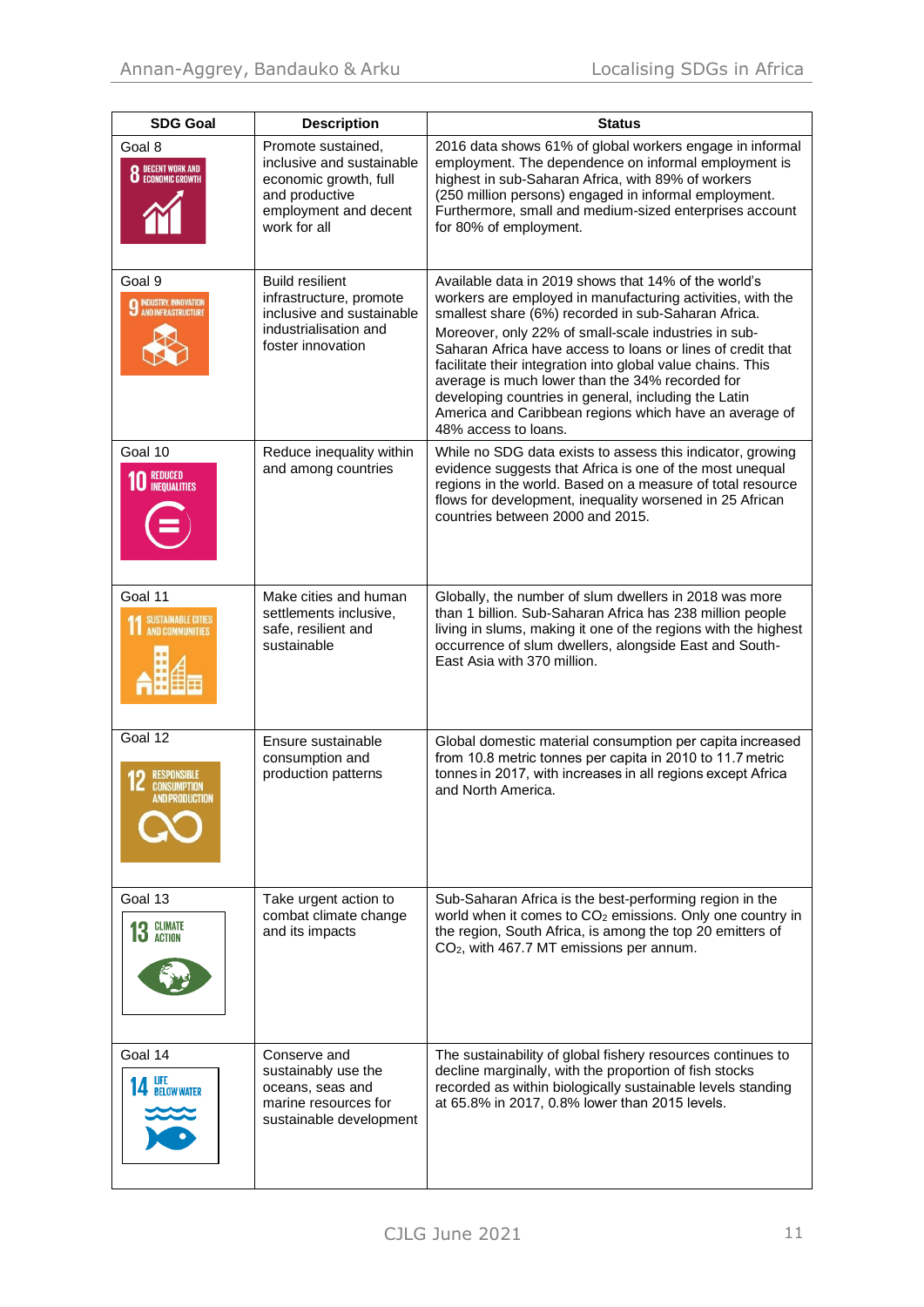| <b>SDG Goal</b>                                                           | <b>Description</b>                                                                                                                                                                                            | <b>Status</b>                                                                                                                                                                                                                                                                                                                                                                                                                                                                                                                                                                                        |
|---------------------------------------------------------------------------|---------------------------------------------------------------------------------------------------------------------------------------------------------------------------------------------------------------|------------------------------------------------------------------------------------------------------------------------------------------------------------------------------------------------------------------------------------------------------------------------------------------------------------------------------------------------------------------------------------------------------------------------------------------------------------------------------------------------------------------------------------------------------------------------------------------------------|
| Goal 15<br>$15$ ON LAND                                                   | Protect, restore and<br>promote sustainable use<br>of terrestrial ecosystems,<br>sustainably manage<br>forests, combat<br>desertification, halt and<br>reverse land degradation<br>and halt biodiversity loss | The world's forest area declined by about 100 million ha<br>between the year 2000 and 2020. Regions contributing to<br>this decline include sub-Saharan Africa, Latin America and<br>South-East Asia, largely due to land conversion to<br>agriculture.                                                                                                                                                                                                                                                                                                                                              |
| Goal 16<br><b>PEACE, JUSTICE</b><br>6<br><b>AND STRONG</b><br>NSTITUTIONS | Promote peaceful and<br>inclusive societies for<br>sustainable<br>development, provide<br>access to justice for all<br>and build effective,<br>accountable and<br>inclusive institutions at<br>all levels     | The global rate of homicide per 100,000 persons declined<br>from 6.8% in the year 2000 to 5.8% in 2018. Of the global<br>homicide victims, 36% were reported in sub-Saharan<br>Africa.<br>2019 data indicates that 127 countries have binding laws<br>and policies that facilitate an individual's right to<br>information. Out of the 43 countries that have adopted such<br>regulations in the past ten years, 40% are in Africa.                                                                                                                                                                  |
| Goal 17                                                                   | Strengthen the means of<br>implementation and<br>revitalise the Global<br>Partnership for<br>Sustainable<br>Development                                                                                       | Net overseas development aid flows stagnated between<br>2018 and 2019; however, the poorest countries recorded<br>an increased share. Overall, aid to Africa increased by 1%,<br>but humanitarian aid fell by 3%.<br>The number of countries with national statistical plans<br>increased from 129 in 2018 to 141 in 2019.<br>Sub-Saharan Africa has the second highest number of<br>countries (36) implementing national statistical plans. The<br>region however had the lowest percentage of fully funded<br>plans (25% of plans fully funded), compared with 95% in<br>North America and Europe. |

Sources: Africa SDG Index and Dashboards Report 2020 (SDGCA and Sustainable Development Solutions Network 2020); Progress towards the Sustainable Development Goals Report of the Secretary-General (United Nations Economic and Social Council 2020)

The need is to reach first those people and social groups who are furthest behind, in line with the SDGs' pledge to leave no one behind (World Bank Group 2018). An effective way to identify the most vulnerable is at the local level, and hence the implementation of the SDGs requires strong sub-national action to engage cities and territories (UCLG 2019b). Lessons learned from the implementation of the MDGs highlight the essential role local governments play in defining and communicating the global agenda to citizens. Given their proximity to citizens, local governments can promote the local planning and participation that is necessary to deliver long-term solutions to development challenges (UNDG 2015). Many African countries which presented their voluntary national reviews (VNRs) in the first quadrennial cycle (2015–2019) reported significant progress in incorporating the SDGs into their national plans. The reports however showed limited participation of local governments in national processes for coordinating and reporting on SDG implementation. For instance, only 15 out of the 35 countries that presented VNRs between 2016 and 2019 included local governments in the consultation process (UCLG 2019b). This demonstrates that there remains considerable scope to harness the strengths of local governments to accelerate progress towards the SDGs. Therefore, in the following sections we discuss four key challenges to localising the SDGs in Africa and offer suggestions to enhance the role of local governments in SDG implementation.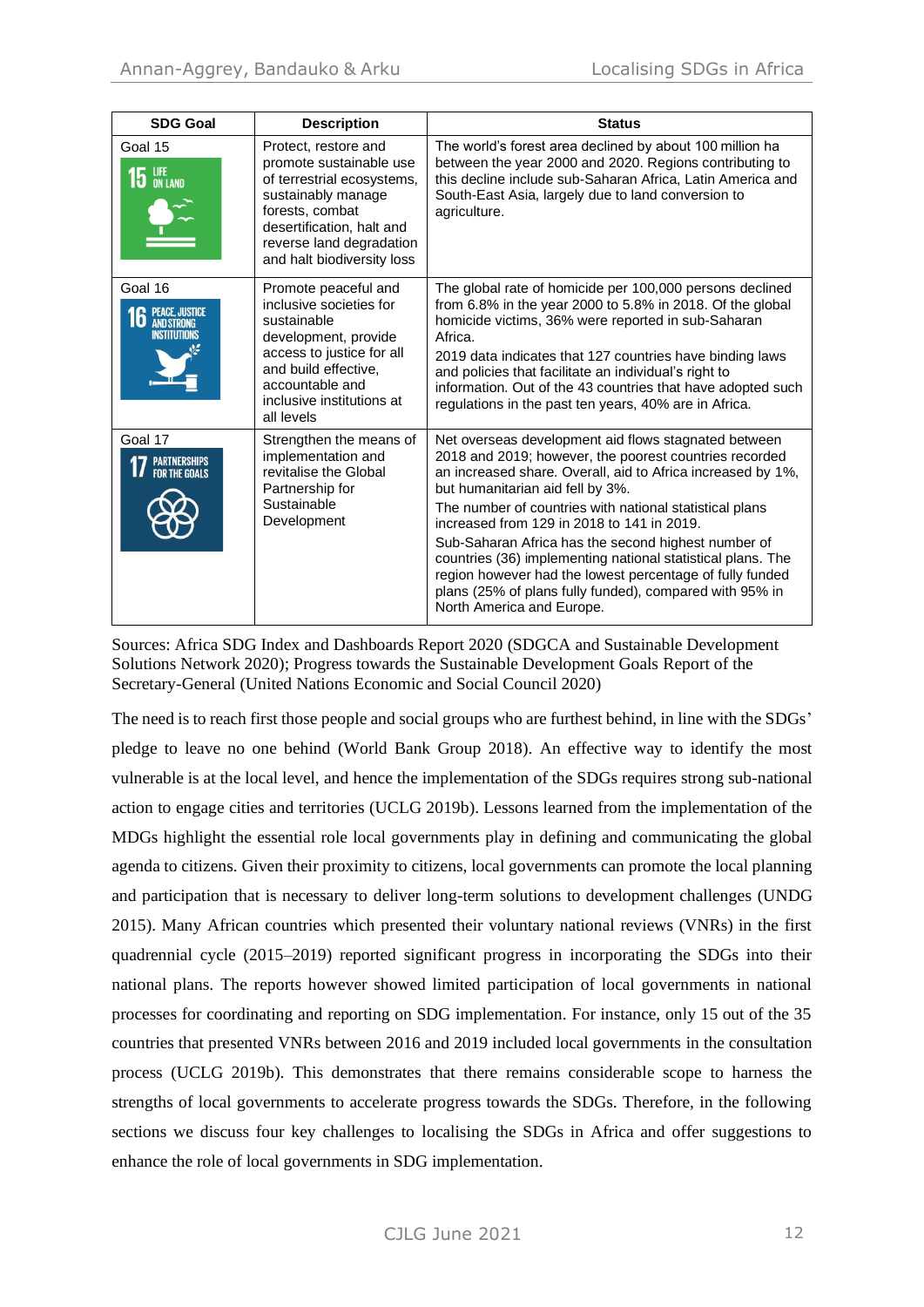## **Challenges to localising the SDGs in Africa**

#### *Inadequate data*

An assessment of Africa's progress on the 2030 Agenda shows that approximately six out of every ten SDG indicators cannot be tracked in Africa due to severe data limitations (UNECA 2017). The SDGCA (2019) also laments data scarcity, noting that most countries have not updated their national data, including crucial indicators such as poverty, health and education, since the SDGs started. Although the availability of data has improved over the last two decades, there is a general paucity of regular and good-quality data to measure poverty in Africa. The data challenge can be traced to a lack of funding and low capacity, as well as weak political commitment. Beegle et al. (2016) emphasise the relationship between high-quality data and good governance, and argue that the availability of funds to statistical institutions reflects what governments choose to invest in. The data gap undermines capacity to establish baselines, track performance and make evidence-based decisions at national and sub-national levels. Poor-quality data also reduces accountability as it masks inequalities within countries. Furthermore, non-adherence to methodological and operational standards affects comparability and inhibits the usefulness of some data sets (Beegle et al. 2016).

In order to reach 'the last mile' and bring the benefits of the SDGs to the poorest and most marginalised populations, it is essential that the ability of local governments to develop contextualised SDG monitoring systems is strengthened (UNDG 2015). Political support backed by financial resources is required to develop strong national statistical systems (Beegle et al. 2016). Timely and reliable national data provides a basis for local governments to establish their own tracking mechanisms. Additionally, inclusive data ecosystems involving the private sector, academia, civil society and local communities are critical to ensuring that information required for development decision-making is made available in a coordinated way (UNECA 2017).

Evidence from MDG implementation in Kenya highlights, as an example, the contribution of locallevel tracking to advancing development. In this case, sub-national monitoring of net enrolment ratios in primary and secondary education revealed large disparities between the arid and semi-arid areas of northern Kenya and other parts of the country. This stimulated a response from the central government targeting these deprived areas with a specific intervention, including school meals programmes and low-cost boarding schools (United Nations 2015b, p. 10). This example indicates that achieving the transformative goals of the SDGs requires reliable local data to monitor progress.

Several African countries are already taking steps towards aligning the SDGs with their national development plans and establishing baselines using secondary data from their national statistical offices (SDGCA 2019). UCLG's analysis of recent VNRs, however, shows that the collection of data and use of disaggregated indicators at the local level are still lagging in almost all regions of the world (UCLG 2019b). Therefore, initiatives by local governments to develop their own bottom-up monitoring systems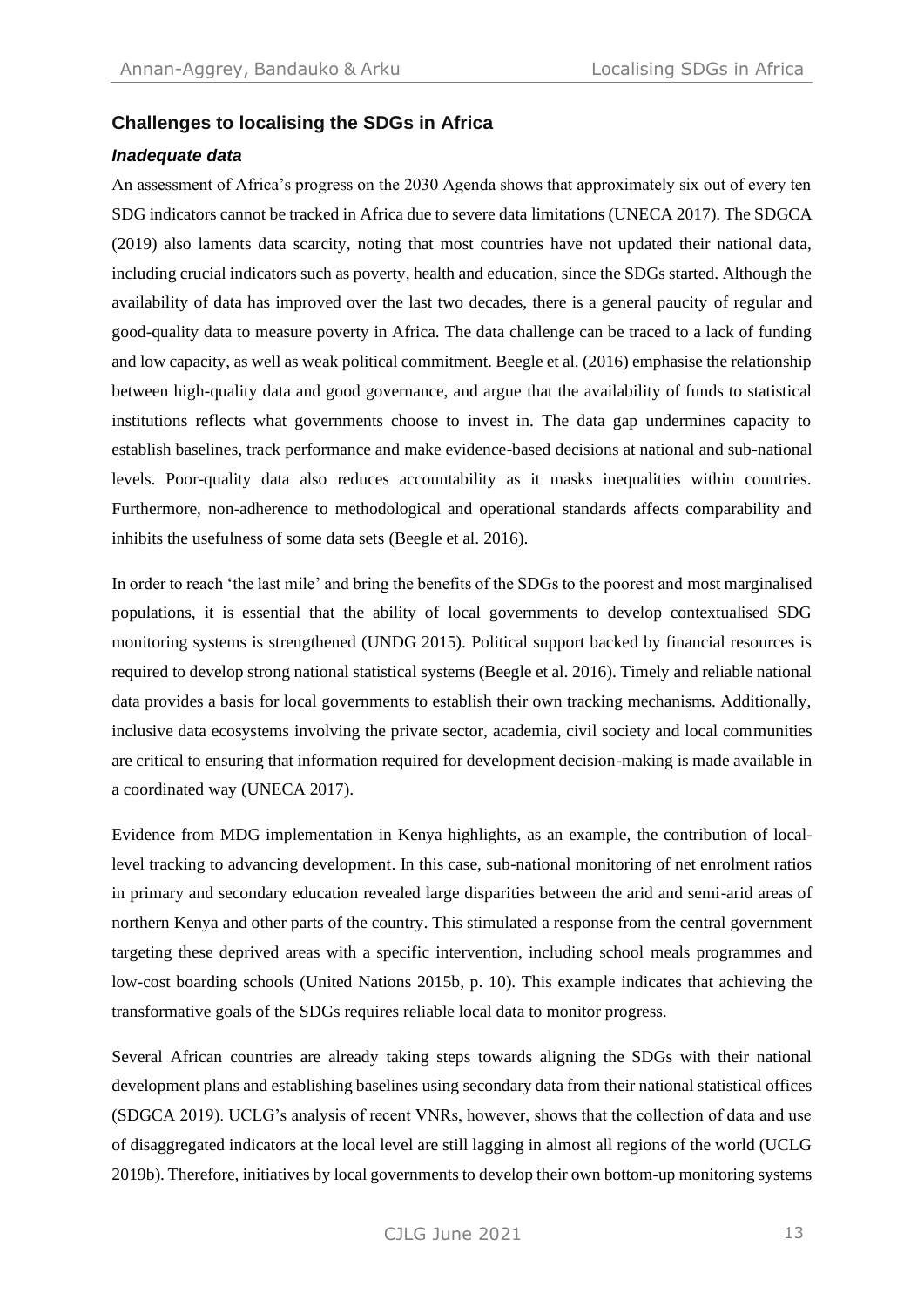should be encouraged. This is important because disaggregated local data presents the opportunity to uncover inequalities at lower scales and helps ensure that no one and no place is left behind in the SDG era (UCLG 2019a). For example Uganda, one of the first four countries to implement the voluntary local (as opposed to national) review process, a mechanism that encourages local-level reporting on SDG progress, has recorded successes in promoting awareness and commitment to the SDG agenda (Republic of Uganda 2020) (see Box 1). This initiative supported by UNECA is in line with a globally conceptualised review approach that promotes meaningful multi-stakeholder engagement to advance the 2030 Agenda. Replication of similar local-level monitoring mechanisms will strengthen local-level capacity to identify implementation gaps and take pragmatic steps to address them. Furthermore, initiatives such as Ghana's strategy to create statistics offices in all local government units should be encouraged, to enhance local capacity for monitoring and reporting on the SDGs (Republic of Ghana 2019). The initiative to recruit more statisticians at the local government level is in response to the realisation that although the SDGs have been mainstreamed into medium-term development plans at the local government level, the associated capacity to monitor and evaluate progress remains weak. The Government of Ghana, therefore, seeks to enhance monitoring and implementation capacity through this initiative.

#### *Box 1: Voluntary local review process in Ngora District, Uganda*

In addition to enhancing statistical capacity to monitor and report progress at the national level, the Government of Uganda is also building strong institutions at the sub-national level to accelerate the implementation of the SDGs through localisation and voluntary local reviews (VLRs). For example, the Ngora District VLR process integrated the SDGs' 2030 Agenda into the objectives and performance monitoring indicators of the district development plan (2015/2016–2019/2020). As a consequence, the SDGs were fully reflected in the five objectives of the district development plan and accompanying budget. The VLR process also enabled the district to identify areas where SDG progress was lacking, in order to allocate more resources to address these issues.

Source: Republic of Uganda (2020, p. 4)

## *Funding gaps*

In the first three years of implementation, the inadequacy of financial resources, from both domestic and international sources, posed a critical challenge to SDG implementation in Africa and globally (World Bank Group 2018). The SDGCA (2019) highlights significant public revenue shortfalls in Africa – one in five African countries does not raise enough in revenues to meet its basic state functions. Furthermore, declining overseas development assistance, one of the major supplements for African economies in the last three decades, has reduced options for many countries (Brookings 2019). With dwindling foreign direct investments and the significant financing gap, an average of 14% of GDP,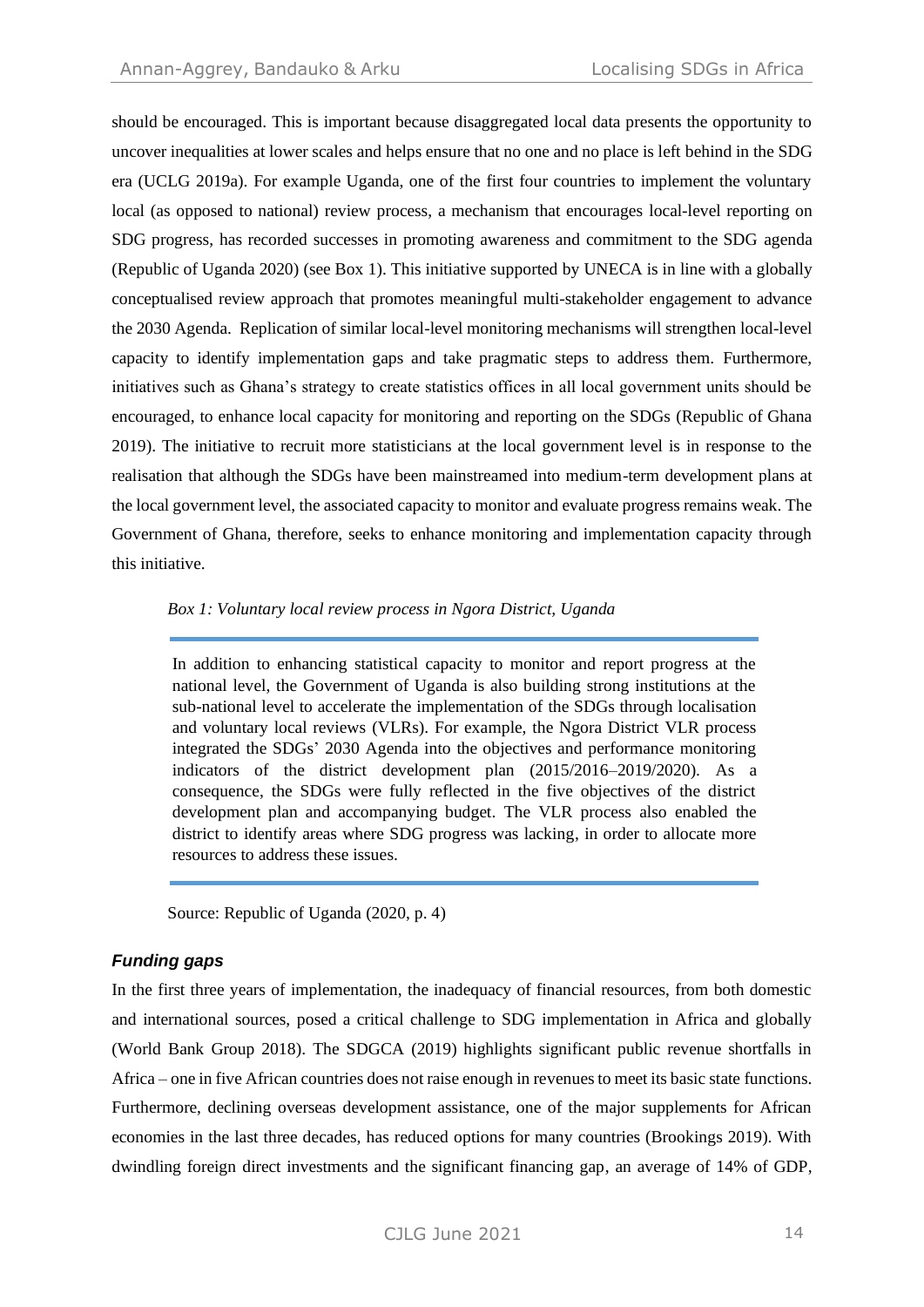especially for low-income economies in Africa, more innovative and pragmatic funding mechanisms are required (SDGCA 2019).

Brookings (2019) highly recommends boosting efforts to mobilise domestic resources. This can be done through strengthening tax capacity, broadening the tax base and improving governance in revenue collection. Analysis by Coulibaly (2019) cited in Brookings (2019) shows that additional efforts to boost tax revenue collection and stem illicit capital flows could significantly narrow the region's financing gap for SDG implementation from the current US\$256 billion to about US\$10 billion per year. Given the necessary training and capacity-building, along with administrative reforms, local governments can strengthen their revenue mobilisation efforts to contribute to this objective. Efficient public spending in support of the SDGs will also encourage citizens to comply with tax collection once they trust that tax revenues are being managed well.

Additionally, lessons from, for example, Rwanda's progress on the SDGs highlight the importance of creating an enabling environment to attract private sector investment to assist in delivering the goals. In line with Rwanda's improved ranking on the World Bank's 'Doing Business' index, from 150th position in 2008 to 29th in 2018, total private investment in the country increased threefold between 2009 and 2018, and foreign direct investment increased nearly fourfold (Brookings 2019). This favourable environment means Rwandan local governments can explore non-traditional financing mechanisms, including public–private partnerships, to finance development projects. Such new funding arrangements will, however, be more beneficial to local governments if they have their own revenue base to enable them to be effective partners.

Fiscal capacity is generally low at the sub-national level in Africa. In 2016, the local level represented less than 20% of total public investment on the continent (UCLG 2019a). The CLGF (2015) has therefore suggested that localisation of the SDGs will require greater political will to facilitate access to the necessary resources while local revenue mobilisation is improved. For many countries in Africa, unfortunately, administrative decentralisation does not necessarily include a fiscal dimension or the political commitment necessary for SDG implementation (Fessha and Kirkby 2007; McLennan and Ngoma 2004). Fiscal autonomy, including the extent to which local governments can generate revenues, control expenditure, and borrow resources, is also limited in most countries. While countries like Kenya, Burundi, Ghana and Rwanda have made significant progress with fiscal decentralisation reforms, there is the need for further reforms to facilitate conducive environments for local governments (UCLG 2019a). Furthermore, the inability of most local governments to generate enough revenue to meet their budgeted expenditure results in 'fiscal squeeze' across the continent: the impact of rising local expectations without the matching fiscal resources to satisfy those expectations (UCLG 2019a, p. 53).

To address this issue, several initiatives to strengthen the financial capacity of local governments and their ability to implement the SDGs in Africa are emerging. For instance, the United Nations Capital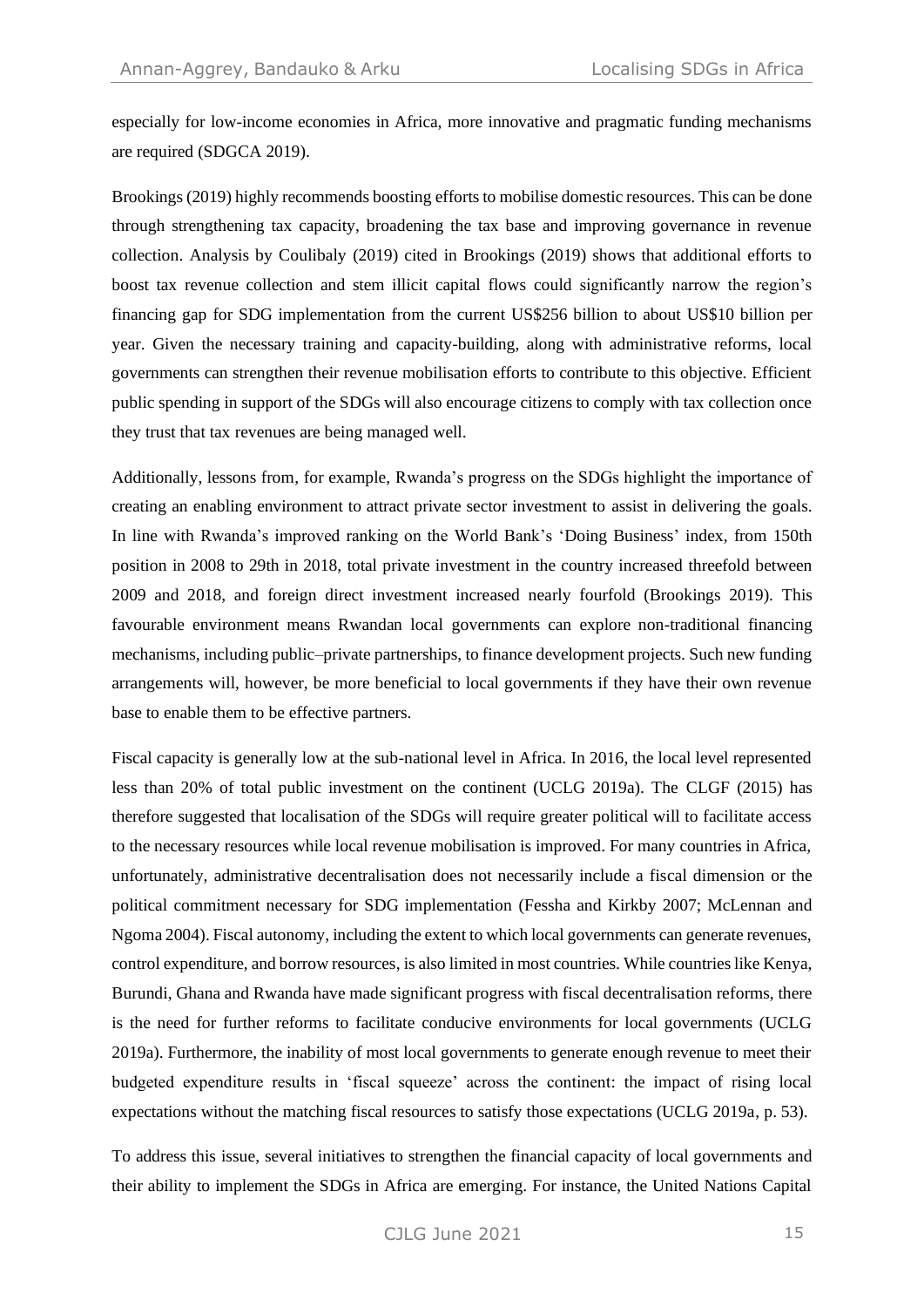Development Fund (UNCDF) is working in collaboration with the Global Fund for Cities Development to diversify the financial resources of local government institutions (see Box 2). This initiative is being implemented in Cameroon, Madagascar, Mali and Niger in partnership with the Network of African Finance Institutions for Local Authorities (UCLG 2019a). Citizen-led initiatives to finance development initiatives are also evolving. For example, in the Zimbabwean city of Bulawayo residents of the municipality contributed US\$1 dollar each towards a water piping project; and in Rwanda, citizens contribute their labour towards building infrastructure, especially roads (CLGF 2015). In the 'Decade of Action', such innovative partnerships should be replicated in local governments elsewhere to expedite progress towards the SDGs.

*Box 2: Financial capacity-building of African local government institutions* 

Between 2016 and 2018, a consortium led by UNCDF worked with four countries (Cameroon, Madagascar, Mali and Niger) to support local governments to boost their own financial resources. The project addressed the mismatch between the role of local governments in SDG implementation and the low potential for tax revenue at the local level, particularly in Africa. The enabling partners (UNCDF, the Global Fund for Cities Development and the World Bank's Public–Private Infrastructure Advisory Facility) provided support to local government financing institutions through the Network of African Finance Institutions for Local Authorities (RIAFCO). The project enabled the local government financing institutions to gain a better understanding of municipal finance and enhanced their ability to access finance. Specifically, the programmes improved the awareness of local government finance institutions of innovative sources of finance, including climate finance and domestic and private sources of finance. Additionally, the ten member institutions of RIAFCO are now able to access alternative municipal funding sources. The knowledge and capacity-building tools developed through the project also strengthened participants' understanding of municipal finance instruments.

Source: UNCDF (2021)

## *Institutional context*

Localisation requires that local governments be provided with resources and capacities commensurate with the responsibilities they are given in the implementation process. In order for local governments to effectively function as strategic implementers of the SDGs they need the requisite human capital and financial resources as well as autonomy to take decisions based on the needs of their citizens. UCLG (2019a) further observes that empowered local governments, accountable to their citizens, are necessary for effective SDG implementation. Yet in many contexts in sub-Saharan Africa, incomplete decentralisation impedes the functioning of local governments as strategic SDG implementers (Awortwi 2016). When central government institutions do not grant sufficient autonomy to local government institutions, it makes it difficult for local governments to take independent decisions that respond to the needs of citizens, as they are controlled by central agencies (McLennan and Ngoma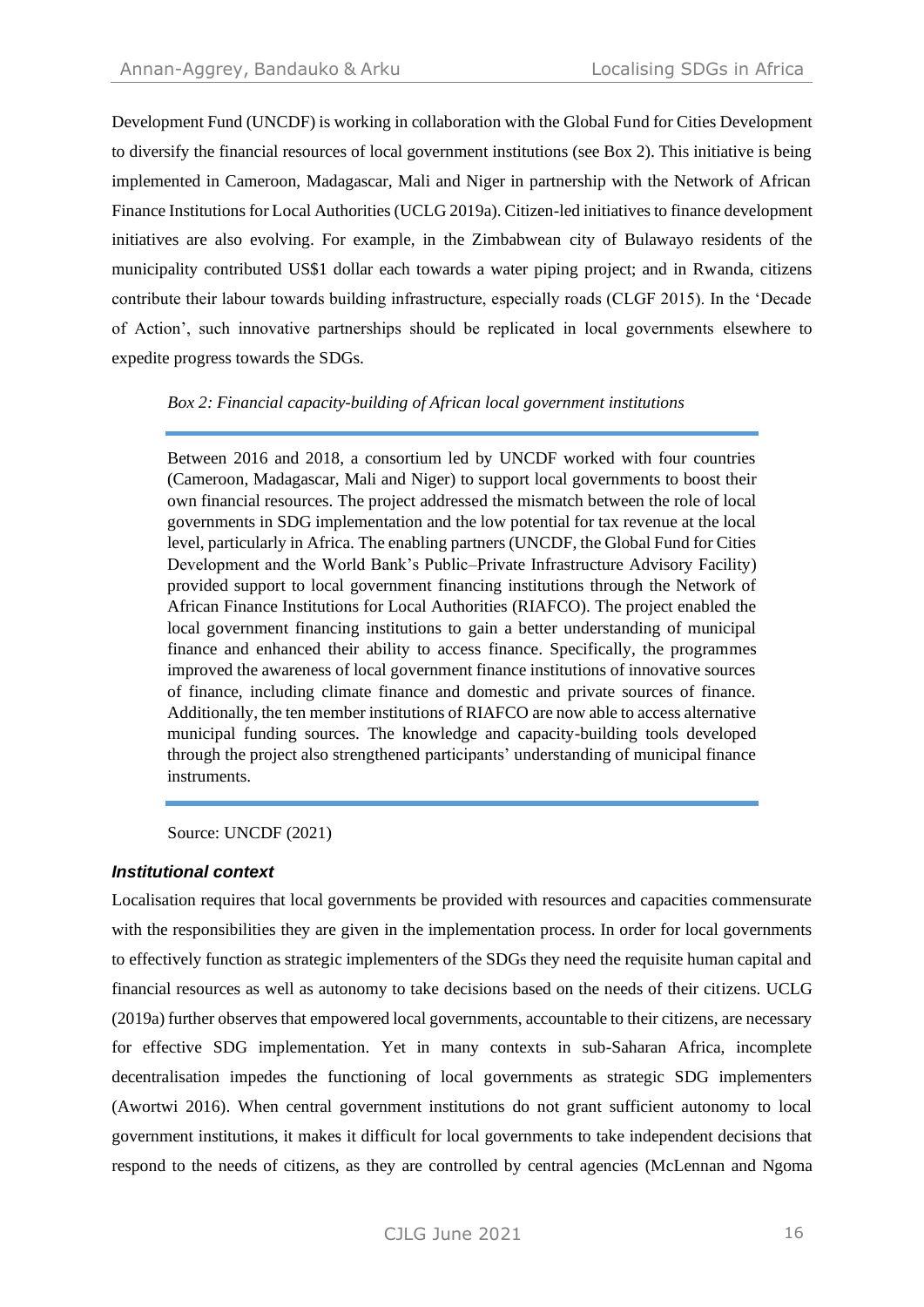2004). For instance, in Lusophone Angola, provincial governors are appointed by national government, and municipal administrators are appointed by provincial governors, subject to confirmation by the national government (UCLG 2019a). This situation creates local government institutions closely aligned and reporting to central governments. Hence conflicts arise when central government demands are not aligned with the requests of local citizens. Structures like this typically lead to a situation where SDG implementation may be localised, but implementation efforts may not respond appropriately to the needs of citizens in their locality, particularly vulnerable groups. Nearly 25 years ago Ayee (1997) described a similar situation – of regional and district administrations taking policy directives from the central government – as a case of *"decentralised centralization"* (p. 51). Hence, analysis of the institutional context of local governments in sub-Saharan Africa is necessary in order to identify reforms to enhance the effectiveness of local governments as SDG implementers. Contextual analysis is highly recommended because, as UCLG (2019a) suggests, in some cases even when impressive progress on decentralisation is reported, serious concerns about the actual context in which local governments are expected to operate and implement the SDGs could exist. On a positive note, however, evidence from Liberia demonstrates that recent local governance reforms there have contributed to advancing SDG implementation (see Box 3).

#### *Box 3: Local governance reforms in Liberia*

The 2020 Voluntary National Review for Liberia highlights that the passing into law of the Local Government Act in 2018 enhanced the legal regulatory framework for decentralisation and local government reform in Liberia. Additionally, to promote efficient service delivery at the 15 county service centres across the country, a handbook of operations was developed by the Governance Commission in collaboration with the Ministry of Internal Affairs and the UNDP Office in Liberia. Further, a revenue-sharing formula for central and local government institutions has been developed. Overall, the local government reforms have enhanced citizens' access to information and basic social services. The fiscal and administrative reforms have also provided an opportunity for vulnerable groups, including women and youth, to participate in local governance administration.

Source: Republic of Liberia (2020)

#### *Social exclusion*

Localisation dialogues – for example in Malawi, Ghana and Burundi – have often cited social exclusion as a major challenge to local SDG implementation (UNDG 2015). Despite recent reductions in the proportion of people living in poverty, absolute numbers of poor citizens are increasing owing to a combination of high population growth rates and relatively weak economic growth (SDGCA 2019). Brookings (2019) observes that there is a lack of clear reporting and accountability mechanisms to address inequality. Yet local governments can play a unique role in promoting inclusive ownership of the development agenda and embracing diversity. which will be key steps in fulfilling the SDG pledge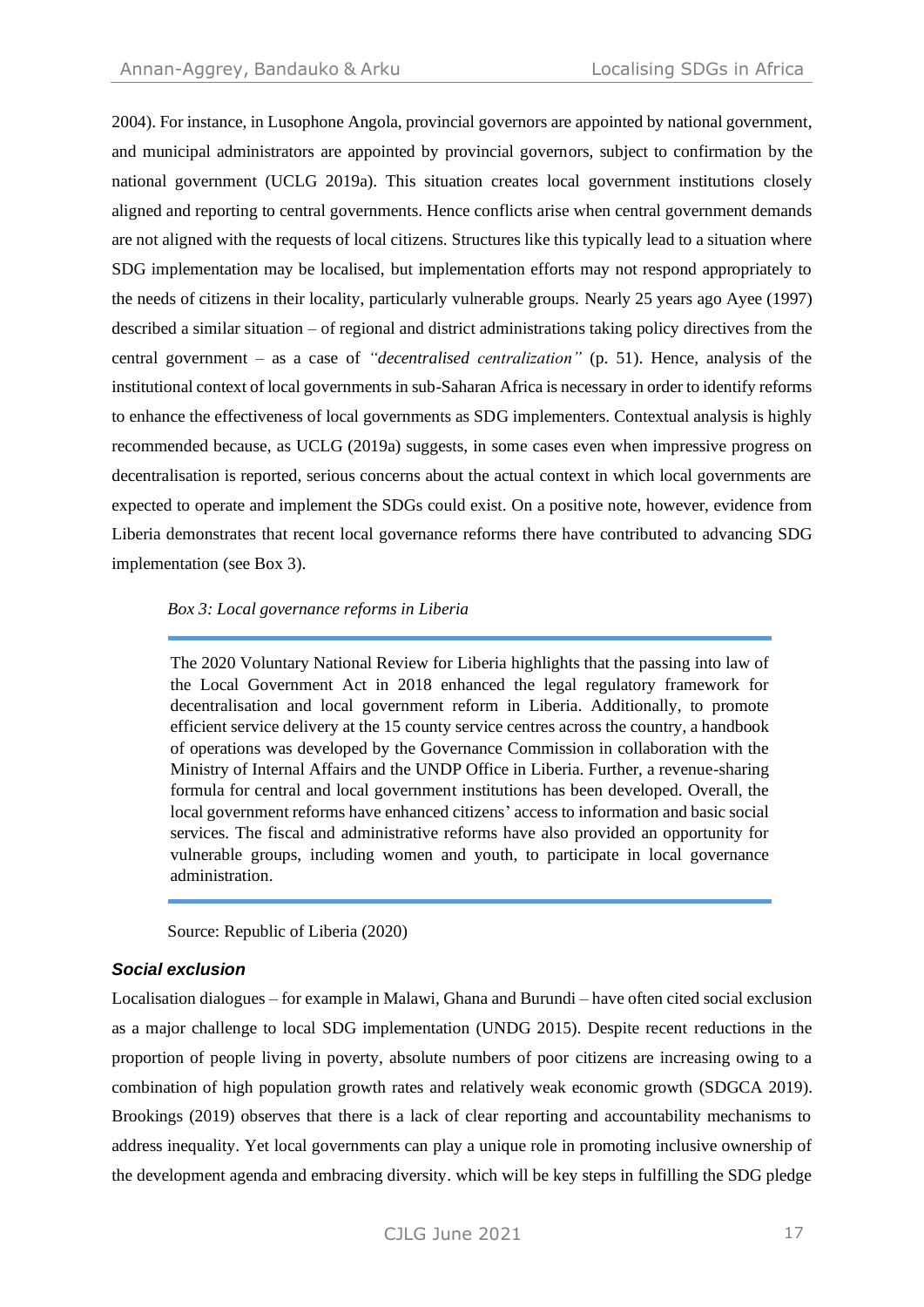to 'leave no one behind'. Given their functions in supporting economic development, including the provision of essential services such as water, local governments can facilitate the inclusion of vulnerable groups, including persons with disabilities and women, in development policies.

In order to advance social inclusion, responsive budgeting with ring-fenced funding for addressing poverty and inequality should be promoted, along with opportunities for job creation and poverty reduction (SDGCA 2019). Prioritising the needs of the poorest and most vulnerable members of the community requires concerted inter-governmental effort (CLGF 2015). These efforts should be guided by strategic policies; a good start would be the African Charter on the Values and Principles of Decentralisation, Local Governance and Local Development, which provides for the inclusion of marginalised groups and gives them priority in service delivery (UCLG 2019a). In support of this approach, evidence from Malawi demonstrates that sub-national inclusion efforts, particularly in rural areas, can contribute to enhanced participation of marginalised populations in SDG implementation efforts (see Box 4).

#### *Box 4: Fostering inclusion through sub-national decentralised structures in Malawi*

To enhance inclusion at the decentralised sub-national level, the Government of Malawi established area and village development committees to highlight the needs of local communities and feed them into district development plans. The SDGs have also been integrated into district development plans and socio-economic profiles. Additionally, the committees also occasionally participate in the monitoring of projects being undertaken in their areas of jurisdiction. Malawi's 2020 National VNR indicates that both types of committee have been instrumental in SDG implementation and progress reporting at the local level. Additionally, the Government of Malawi's recently adopted Integrated Rural Development Strategy creates a platform to empower citizens living in rural areas to access socio-economic opportunities and enhance their livelihoods.

Source: Government of Malawi (2020, p. 39)

## **Opportunity: multi-stakeholder engagement**

Local governments occupy unique positions as community leaders with the ability to draw on a network of partners from across the community to deliver development (CLGF 2015). Effective localisation involves all local actors, including civil society, traditional leaders, religious organisations, academia and the private sector. Local stakeholders possess varying sets of knowledge and present different opportunities for development collaboration (UNDG 2015). For instance, partnerships with academics can increase access to technical advice as well as skills development programmes; civil society organisations can support local governments to understand the needs of different marginalised groups; and effective collaboration with private sector organisations at the local level can enhance opportunities for public–private partnerships to support development interventions (CLGF 2015). Local governments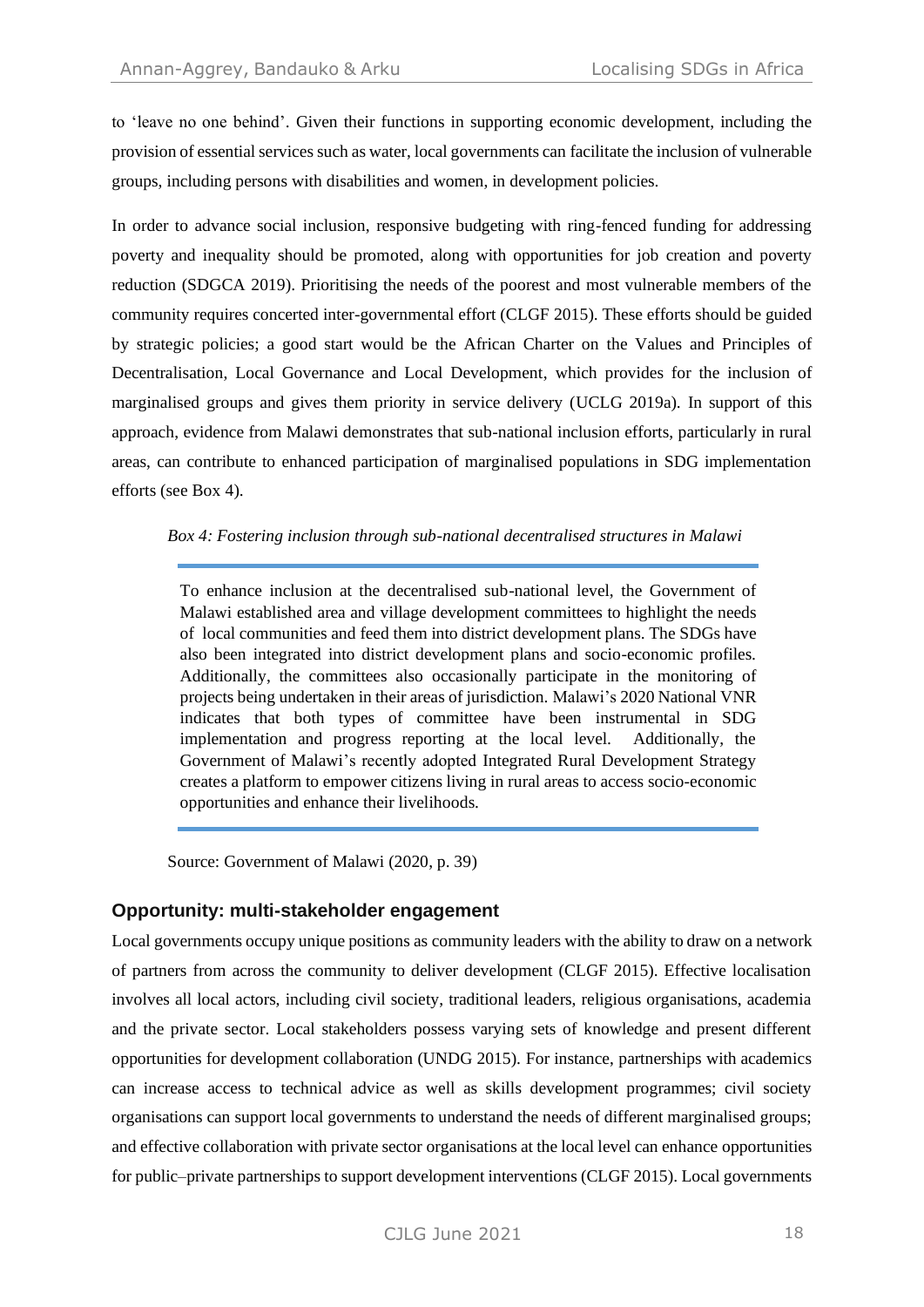therefore need to provide strong and capable leadership to bring key local stakeholders together (UNDG 2015).

A necessary pre-condition for persuading development actors at the local level, including citizens and non-governmental organisations, to buy into achieving the SDGs is raising awareness of the relevance of the global agenda to their own interests. For instance, translation of the key initiatives into local languages will facilitate citizen ownership and commitment, which are essential for effective SDG implementation (UNDG 2015; UNECA 2017). In Malawi, translation of the SDGs into three local languages (Chichewa, Yao and Tumbuka) has engaged local community members who do not understand English and has empowered them to meaningfully contribute to the implementation of the SDGs (Government of Malawi 2019, p. 30).

To mitigate the risk of the global SDG targets not being responsive to the needs of local people, multistakeholder platforms and local dialogue platforms can be used to strengthen the capacity of citizens and community representatives to articulate their needs and monitor local service delivery (CLGF 2015). Advocacy and awareness among all stakeholders also helps to promote the cross-fertilisation of ideas; and enhances accountability and community confidence (UCLG 2019b). For example, a multistakeholder platform led by the Rwanda Association of Local Government Authorities in collaboration with key development actors enhanced the understanding of the SDG localisation process by districts in Rwanda. The platform also facilitated ownership of the SDGs and a commitment by stakeholders to share information (see Box 5).

#### *Box 5: Multi-stakeholder engagement to localise the SDGs in Rwanda*

In 2016 the Rwanda Association of Local Government Authorities (RALGA), in partnership with the Commonwealth Local Government Forum (CLGF) and with funding from the European Union, initiated a project to facilitate the localisation of the SDGs in Rwanda. The project brought together a wide range of stakeholders, and aimed to develop a roadmap for localisation of the SDGs which was specific to Rwanda and flexible to its local contexts. Activities included raising awareness of the importance of a localised response to the SDGs, rather than dictating policies centrally, and a training workshop on how to ensure local development strategies effectively incorporate SDG goals.

Source: UCLG (2018)

Local governments also benefit from engagement with peer associations which support lobbying efforts with national and international stakeholders (UCLG 2019). Peer-to-peer review among local governments has proven to be an effective way of strengthening capacity, including through training and technical assistance services (Global Taskforce 2015). For instance, UCLG Africa's Network of Locally Elected Women of Africa has helped build the capacity of women mayors in leadership, and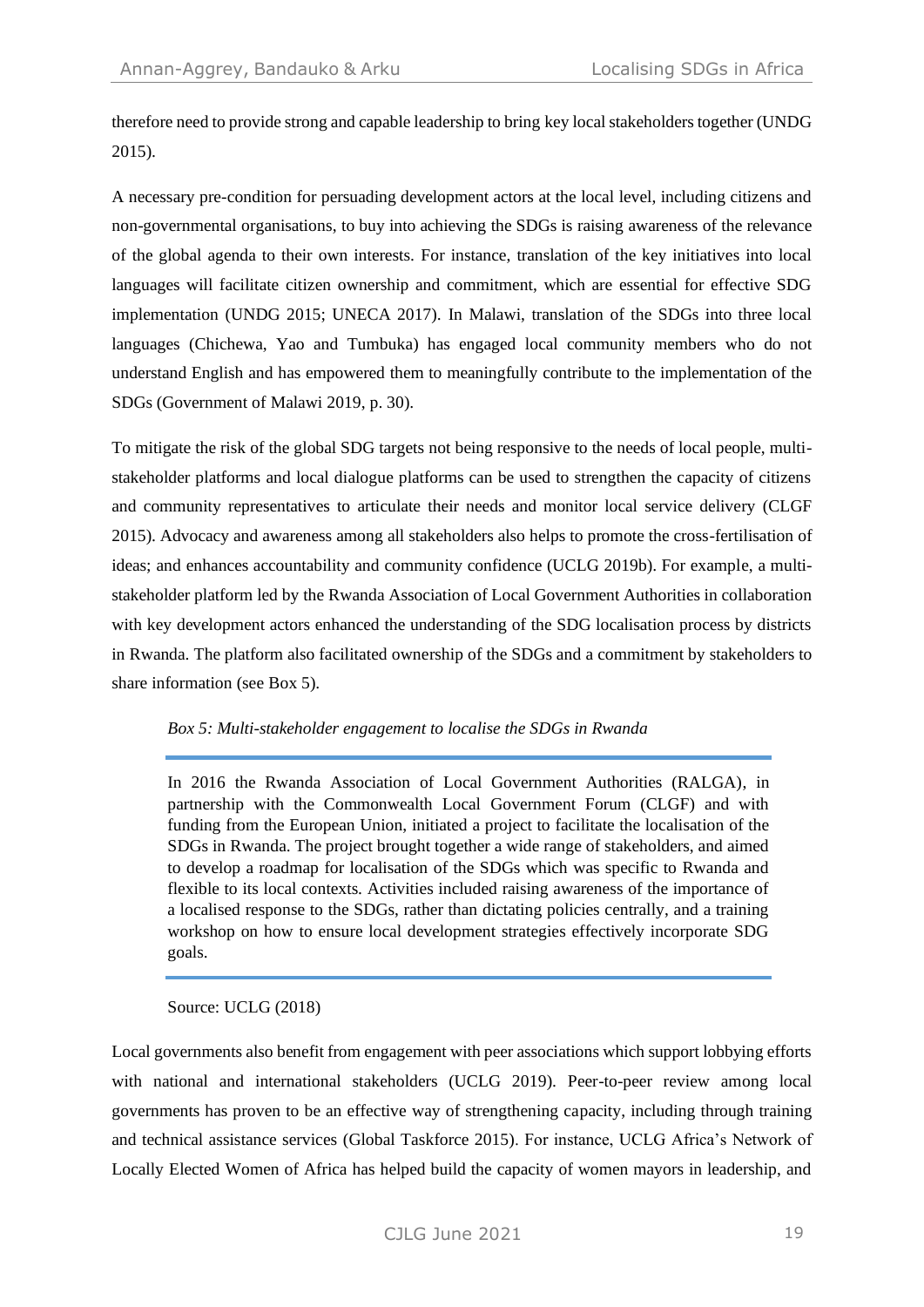has successfully lobbied national parliaments on SDG 5: Gender Equality. Similarly, country-level associations like the National Association of Local Authorities of Ghana, in collaboration with other partners, have been able to build the capacity of local government officers to localise the SDGs and adopt strategic planning at the local level (UCLG 2019). Such partnerships and learning platforms are essential for accelerated SDG implementation in the 'Decade of Action'.

## **Conclusion**

This paper has discussed four main challenges to localising the SDGs in Africa: inadequate data, funding gaps, institutional context and social exclusion. We acknowledge that the current position of many countries in Africa in relation to the targets/expectations set by the SDGs is not encouraging. We therefore advocate for pragmatic measures to address these challenges that will harness the potential of local governments to effectively contribute to the realisation of the 2030 Agenda.

Local governments are in a strong position to ensure that the needs of local people are understood and that the SDGs are locally owned, inclusive and 'leave no one behind'. Although many of the key services essential to meeting the SDGs are delivered at the local level (CLGF 2015), capacity to deliver services in a manner that best meets the needs of local people is presently inadequate in several respects. Brookings (2019) observes that the world agreed on the goals and targets for the 2030 Agenda and left the solutions to be developed locally; this implies that local governments have an indispensable role in the successful implementation of the SDGs. Certainly, the empowerment of local governments (through adequate resources, relevant skills and good governance mechanisms) can effectively enhance their ability to engage with communities as drivers of change. Empowered local governments can contribute simultaneously as policy-makers, implementers and investors to facilitate sustainable development in territories (UCLG 2019b, p. 18).

In line with our call for innovative and expedited action towards SDG implementation, we provide a roadmap of strategies that can enhance local-level implementation, drawing on best practices and successes recorded in several locations in Africa. We recognise that localisation of the SDGs in Africa is not amenable to a 'one size fits all' approach. This is because African countries have different institutional architecture and varied local government structures, and are characterised by unique capacity challenges – so initiatives for localising the SDGs will have to be tailored. Therefore, although there may be 'best practices' that can be replicated across countries, contextual factors will define which strategies work best for the institutions and citizens in specific localities. Table 4 presents a roadmap of recommendations to address the challenges discussed in this paper.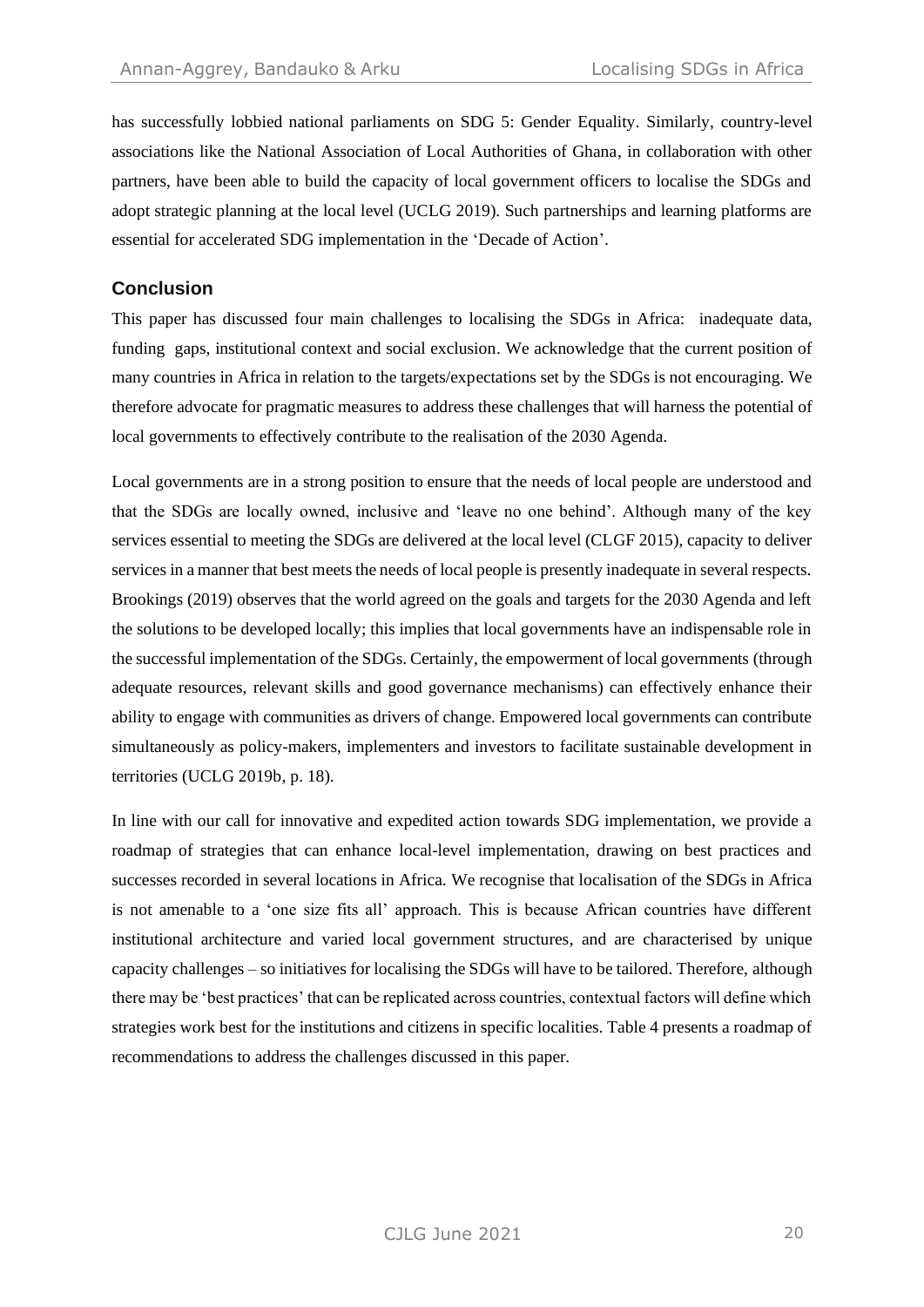| <b>Priority area</b>     | <b>Challenge</b>                                                                                  | <b>Recommendations</b>                                                                                                                                                                                                                                                                                                   |
|--------------------------|---------------------------------------------------------------------------------------------------|--------------------------------------------------------------------------------------------------------------------------------------------------------------------------------------------------------------------------------------------------------------------------------------------------------------------------|
| Data                     | Inadequate tracking of<br>progress towards<br>achieving the SDGs                                  | Support local governments to identify priority SDG indicators and<br>establish baselines to track progress on the selected indicators.<br>This will provide an indication of the distance left to achieve the<br>targets most relevant to the local area.                                                                |
|                          |                                                                                                   | Train and deploy statistical officers to the local government level.<br>Personnel can be assigned to zones/clusters of local<br>governments where resources are limited.                                                                                                                                                 |
| Funding gaps<br>level    | Inadequate financial<br>resources to facilitate<br>the implementation of<br>the SDGs at the local | Local governments can explore non-traditional financing<br>mechanisms, including public-private partnerships, to finance<br>development projects. Required due diligence should however<br>be undertaken to ensure that local governments have a<br>sustainable revenue base to enable them to be effective<br>partners. |
|                          |                                                                                                   | Build capacity of local government finance staff to better<br>understand municipal finance instruments; as also, enhance<br>awareness of innovative sources of finance, including climate<br>finance and domestic and private sources of finance.                                                                        |
| Institutional<br>context | Limited institutional<br>capacity to localise the<br><b>SDGs</b>                                  | Advocate for reforms, where necessary, to enhance the legal<br>regulatory framework for decentralisation and local governance.                                                                                                                                                                                           |
|                          |                                                                                                   | Implement training initiatives to enhance the technical expertise<br>of local governments to monitor and evaluate SDG<br>implementation at the local level.                                                                                                                                                              |
| Social inclusion         | Lack of inclusive local<br>development structures                                                 | Create and strengthen structures below the local government<br>level, such as village committees, to facilitate the inclusion of the<br>views and opinions of more citizens - particularly typically<br>marginalised groups such as women, youth and ethnic<br>minorities.                                               |
|                          |                                                                                                   | Enhance ownership of SDG implementation by strengthening<br>mechanisms for citizens to participate in development agenda-<br>setting, devising local development plans and monitoring SDG<br>implementation projects.                                                                                                    |

*Table 4: Roadmap to address challenges of localising the SDGs in Africa* 

While some challenges to SDG implementation are beyond the control of local governments, the strategies suggested in this paper could accelerate SDG implementation in Africa. Against the backdrop of the ongoing global pandemic threatening the ambition of the United Nations' 'Decade of Action', the time to act is now; the place for the action is the local level; and the strategic agents are local governments.

## **Declaration of conflicting interest**

The author declared no potential conflicts of interest with respect to the research, authorship, and/or publication of this article.

# **Funding**

The authors received no financial support for the research, authorship, and/or publication of this article.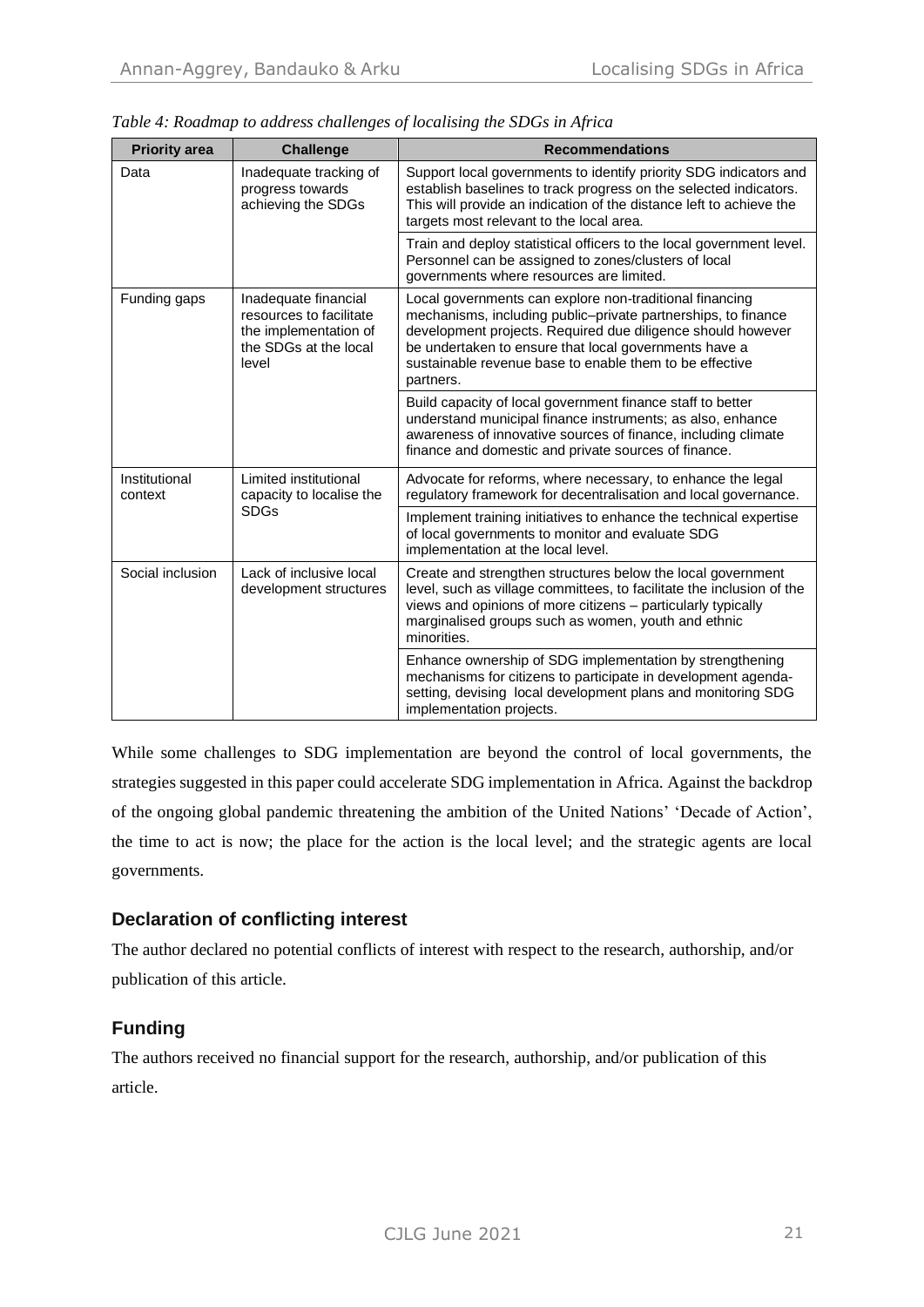## **References**

- African Union Commission. (2015) *Agenda 2063: The Africa we want*. Addis Ababa: African Union Commission.
- Awortwi, N. (2016) Decentralisation and local governance approach: A prospect for implementing the post-2015 Sustainable Development Goals. In: Gomez, G.M. and Knorringa, P. (eds) *Local governance, economic development and institutions* (pp. 39–63). London: Palgrave Macmillan. https://doi.org/10.1057/9781137557599\_3
- Ayee, J.R.A. (1997) The adjustment of central bodies to decentralization: The case of the Ghanaian bureaucracy. *African Studies Review*, 40 (2), 37–57. https://doi.org/10.2307/525156
- Beegle, K., Christiaensen, L., Dabalen, A. and Gaddis, I. (2016) *Poverty in a rising Africa*. Washington, DC: World Bank. https://doi.org/10.1596/978-1-4648-0723-7
- Brookings. (2019) *Achieving the Sustainable Development Goals—The state of play and policy options*. Africa Growth Initiative at Brookings. Available at: https://www.brookings.edu/wpcontent/uploads/2020/01/ForesightAfrica2020\_Chapter1\_20200110.pdf
- Commonwealth Local Government Forum. (CLGF) (2015) *Local government 2030: Achieving the vision*. Commonwealth Local Government Forum. Available at: https://www.clgf.org.uk/default/assets/File/Publications/reports/Local\_Govt\_2030\_Achieving\_the\_Visio n Conference background paperCLGF2015.pdf
- Fessha, Y. and Kirkby, C. (2007) A critical survey of subnational autonomy in African states. *Publius: The Journal of Federalism*, 38 (2), 248–271. https://doi.org/10.1093/publius/pjm040
- Global Taskforce. (2015) *All SDGs are local: Towards an action agenda in HABITAT III.* UCLG. Available at: https://www.uclg.org/sites/default/files/post\_2015\_declaration.pdf
- Government of Malawi. (2020) *Malawi 2020 voluntary national review report For Sustainable Development Goals*. Available at: https://sustainabledevelopment.un.org/content/documents/26317MalawiVNRReport.pdf
- Hsieh, H.-F. and Shannon, S.E. (2005) Three approaches to qualitative content analysis. *Qualitative Health Research*, 15 (9), 1277–1288. https://doi.org/10.1177/1049732305276687
- Lucci, P. (2015) *'Localising' the post-2015 agenda: What does it mean in practice?* London: Overseas Development Institute.
- McLennan, A. and Ngoma, W.Y. (2004) Quality governance for sustainable development? *Progress in Development Studies*, 4 (4), 279–293. https://doi.org/10.1191/1464993404ps091oa
- Nicolai, S., Bhatkal, T. and Aedy, T. (2016) *Projecting progress: The SDGs in sub-Saharan Africa*. London: Overseas Development Institute.
- Reddy, P.S. (2016) Localising the Sustainable Development Goals (SDGs). *African Journal of Public Affairs*, 9  $(2), 1-15.$
- Republic of Ghana. (2019) *Ghana: Voluntary national review report on the implementation of the 2030 Agenda for Sustainable Development*. Available at: https://ghana.un.org/sites/default/files/2019- 10/23420VNR\_Report\_Ghana\_Final\_print.pdf
- Republic of Liberia. (2020) *Liberia: Voluntary national review on the implementation status of the 2030 Agenda for Sustainable Development*. Available at: https://sustainabledevelopment.un.org/content/documents/26287VNR\_2020\_Liberia\_Report.pdf
- Republic of Uganda. (2020) *Voluntary national review report on the implementation of the 2030 Agenda for Sustainable Development*. Available at: https://sustainabledevelopment.un.org/content/documents/26354VNR\_2020\_Uganda\_Report.pdf
- Sustainable Development Goals Centre for Africa. (SDGCA) (2019) *Africa 2030: Sustainable Development Goals: Three-year reality check*. The Sustainable Development Goals Centre for Africa. Available at: https://sdgcafrica.org/wp-content/uploads/2019/06/AFRICA-2030-SDGs-THREE-YEAR-REALITY-CHECK-REPORT.pdf
- Sustainable Development Goals Centre for Africa. (SDGCA) and Sustainable Development Solutions Network. (2019) *2019 Africa SDG index and dashboards report*. SDG Centre for Africa and Sustainable